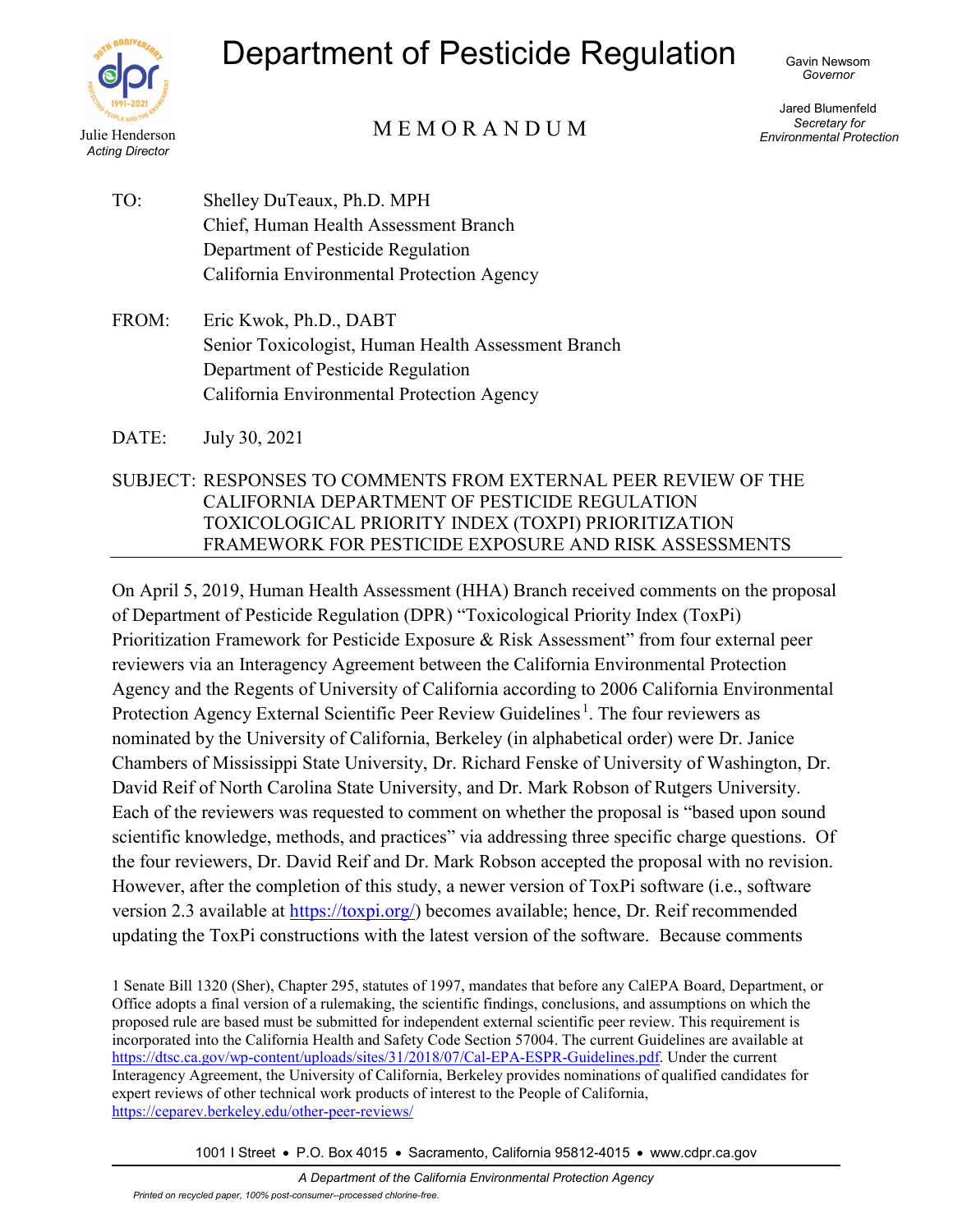from the remaining two reviewers are not extensive, instead of developing a separate memorandum for each of these reviewers, we combined responses to the comments from Dr. Chambers and Dr. Fenske, below.

## **Charge Question 1. Five product profile indices are proposed for characterizing exposure and toxicity potentials of a pesticide product for prioritizing products for entering into the pesticide exposure and risk assessments.**

**Comment # 1:** Dr. Chambers commented that, "*in order to consider the risk to humans, the data on which human hazard assessments are based must be used, in most cases the mammalian data on rodents and non-rodent species that have been used to justify the pesticide's registration. These toxicity data are not used in the ToxPi approach,*" and that "*the document equates the proportion of active ingredient to potential toxicity to the human receptor without considering mode of toxic action, short-term or long-term toxic effects (i.e.,*  hazard), dose-response assessment including threshold/no observed adverse effect level *(NOAEL) (i.e., part of the hazard assessment within the risk assessment paradigm) arising from the mammalian data*. *So the conclusions overstep the information that can be derived from the ToxPi approach. The PPI is absolutely a valuable part of the ToxPi calculation, but it refers to only exposure assessment, not risk assessment (because it does not have appropriate hazard data for potential human toxicity). The document and Conclusion 1 should not refer to toxicity potential, but only to exposure potential."*

**Response:** We agreed with the comments that PPI<sub>norm</sub> construction should consider experimental toxicity data such as toxicity threshold point of departure (POD) values (e.g., no-observed-effect-level [NOEL] or lower bound benchmark dose [BMDL]). Also, to ensure the definition of PPI is compatible with other activity-specific exposure indices, its deviation was modified by specifically expressing the index as a function of exposure and renaming it "Product Exposure Index (PEI)." Toxic potency of a pesticide can be characterized by its toxicity threshold (the POD), derived from a no-observed-effect-level (NOEL) or lower bound benchmark dose (BMDL). Because 100 is a commonly accepted margin of exposure (MOE) for non-carcinogenic risk, a NOEL/100 or a BMDL/100 can be considered as a dose which does not represent a health concern. After unscaling the POD by absorption factor (AF), the adjusted POD can be viewed as a baseline exposure value. Accordingly, the overall pesticide product exposure potential is then as a combination of baseline exposure and other activity-specific exposures. In term of index derivation, given that all the products have the same A.I., the normalized PEI values of all products based on an identical toxicity threshold alone would be equal to one. It is noteworthy that a POD value is generally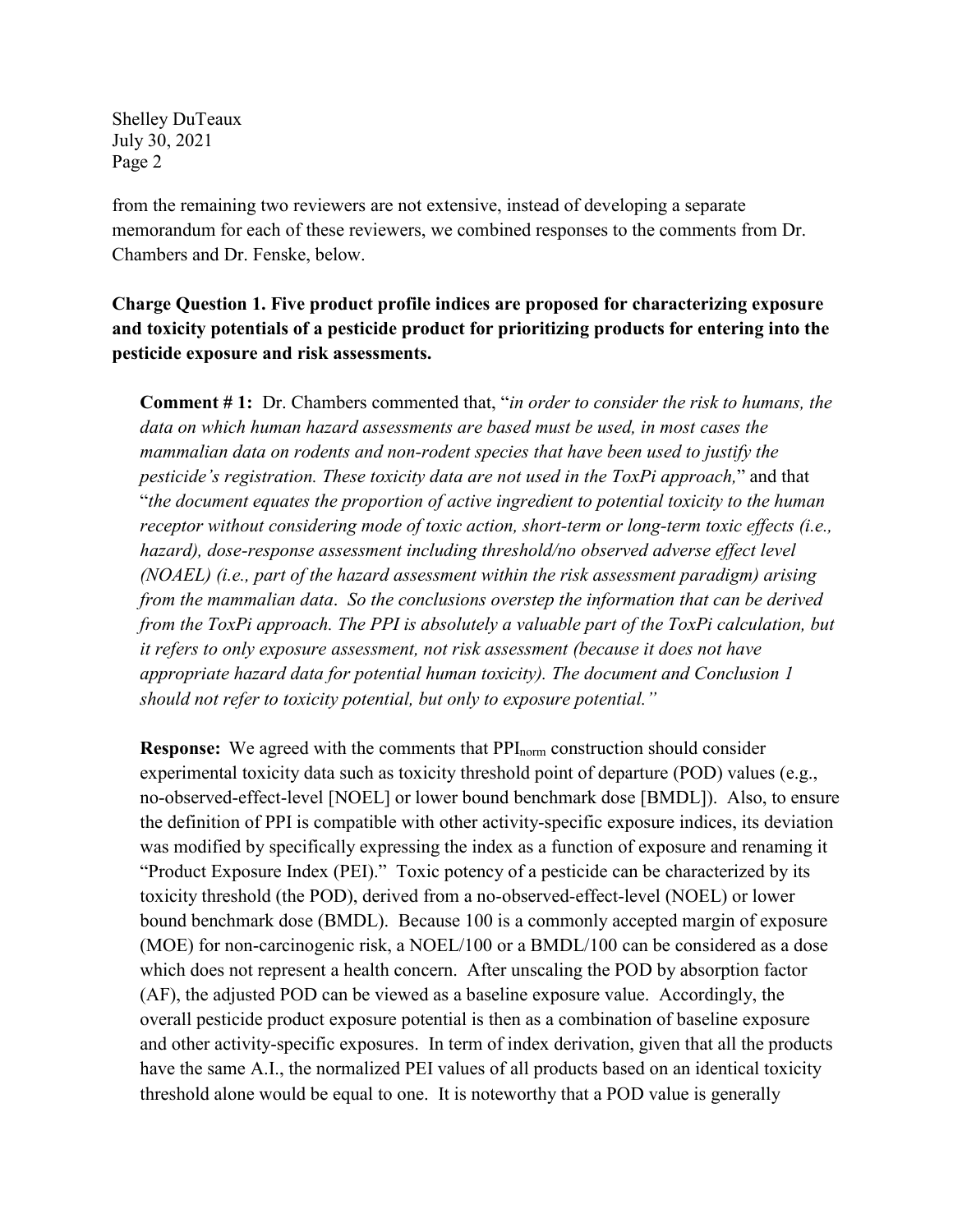> derived from an experimental animal study based on the technical ingredient or neat chemical (i.e., ~100%). Hence, for constructing the PEI<sub>norm</sub>, the percent A.I. was used as a scaling factor to reflect that the percent of A.I. in the product is not 100%, and that the toxic effect of product is associated with the amount of active ingredient present. In other words, the baseline exposure would increase with the amount of A.I. present. Therefore, the PEI<sub>norm</sub> is calculated using the percent A.I. in each product as follows:

Product Baseline Exposure =  $POD/(100 \times AF) \times A.I.$ Where:  $POD = point of departure$  $AF = absorption factor$ A.I. = percent of active ingredient in product

$$
PEI_{norm} = \frac{(POD/(100 \times AF) \times A.I.)_{individual}}{(POD/(100 \times AF) \times A.I.)_{maximum}}
$$

$$
PEI_{norm} = \frac{POD/(100 \times AF) \times (A.I.)_{individual}}{POD/(100 \times AF) \times (A.I.)_{maximum}}
$$

For a given exposure pathway, because both "individual" and "maximum" have the same POD, constant (i.e., 100), and AF values, therefore, PEI<sub>norm</sub>, can be simplified as

$$
PEI_{norm} = \frac{(A.I.)_{individual}}{(A.I.)_{maximum}}
$$

This equation is identical to the "original" PPI<sub>norm</sub>. We will add texts to clarify the aforementioned approach.

**Comment # 2:** Dr. Chambers commented that, "w*hile little information is provided in the document regarding the nature of these illness reports, the self-reports that I am familiar with do not try to determine whether the illness relates logically to the mode of action of the pesticide, do not consider possible solvent or vehicle effects, extenuating circumstance (such as existing illness) that could be the basis of the report, or "worried well" reports from fear or anxiety. The report indicates that the illness reports were "definite, probable or possible", and the third category is certainly equivocal. So there is little confidence that these illness reports can be used to "validate" the ToxPi approach*."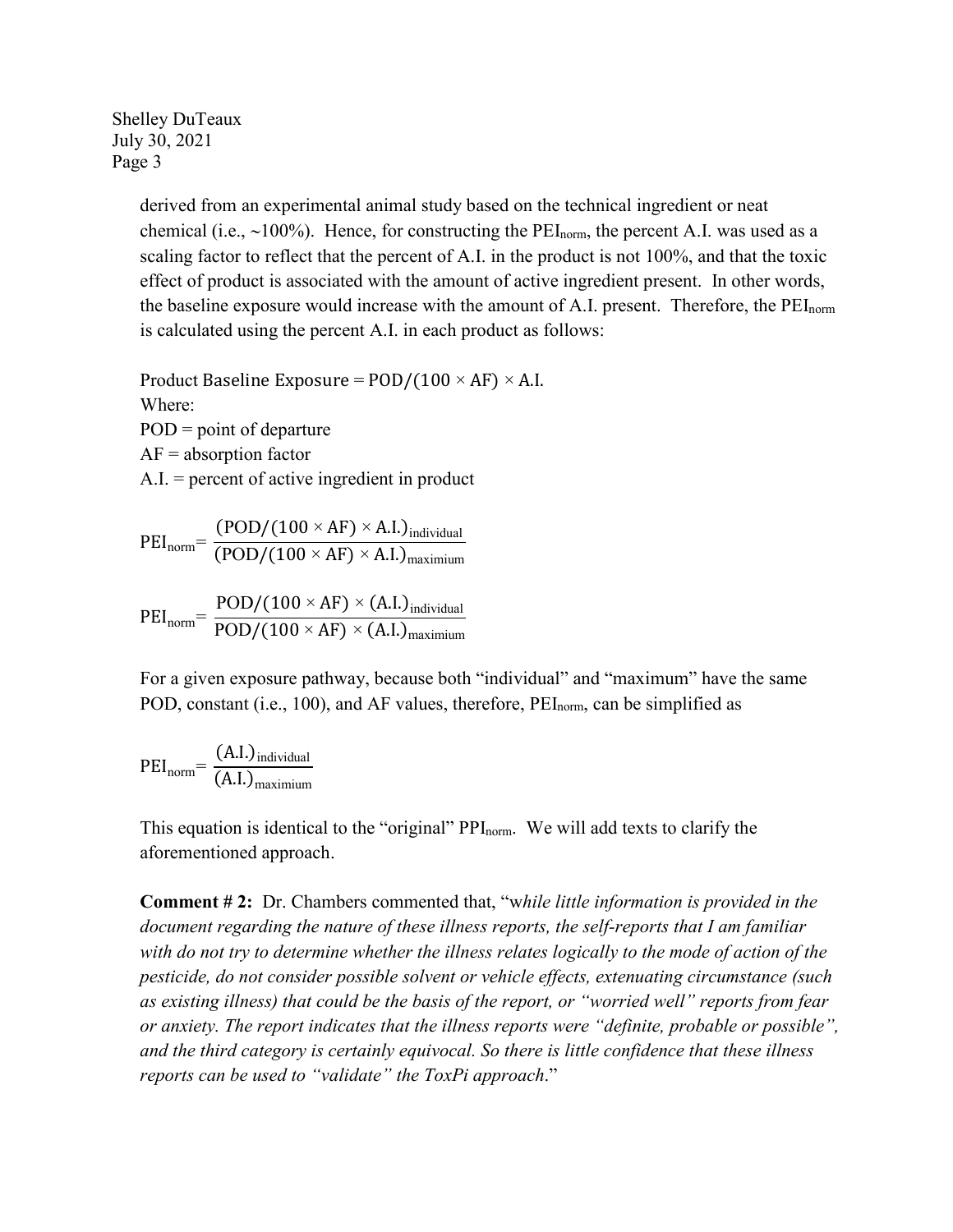> **Response:** We acknowledged the aforementioned concerns raised by Dr. Chambers. However, in the absence of data to suggest otherwise, because of the same active ingredient was involved in the ToxPi constructions, it is not unreasonable to assume that all products elicit their toxic responses via the same mode of action and that the toxicity induced by a product can be attributed to its pesticidal active ingredient instead of its co-formulating "inert" ingredient(s). Regarding the quality of Pesticide Illness Surveillance Program (PISP) database, we are aware of its limitation for use as a "definitive proof" for the ToxPi approach. However, the observed association, or lack thereof, between the product ToxPi score and illness incidence could serve as a roadmap for obtaining the needed data for refinement (please also see response to Comment #27).

> **Comment #3:** Dr. Fenske stated, "*The DPR report would benefit from greater discussion of its ToxPi methodology in the following areas: (1) A more detailed discussion of the Gangwal et al. 2012 paper and the ways in which the DPR analysis is similar to and different from this EPA analysis; (2) A discussion of why the five product profile indices are given equal weight in the calculation of the overall ToxPi score; (3) A discussion of why the overall ToxPi score is calculated by the simple summing of the five product profile indices*."

> **Response:** We have added the suggested topics into appropriate sections of the final proposal. Briefly, (1) both the study by Gangwal (2012) and this study employed the ToxPi model to support the development of prioritization decision frameworks. Accordingly, a series of normalized model parameters serving as exposure surrogates was used for the ToxPi construction in both studies. However, in the study by Gangwal *et al.* (2012), the focus was on multiple pesticides. For characterizing human exposure to multiple pesticides, the model parameters employed were historical uses, environmental fate parameters, and residues on raw agricultural commodities of these pesticides. By contrast, the focus of this study was on a single pesticide active ingredient. For minimizing the inherent data uncertainties and avoiding potential bias due to missing or incomplete information on the exposure surrogates as described in Gangwal *et al.* (2012), this study derived the model parameters using activity-based exposure equations (Beauvais *et al.*, 2007; USEPA, 2012) and information available on the product labels via a publicly available database [\(https://apps.cdpr.ca.gov/docs/label/labelque.cfm\)](about:blank). (2) The current proposal weighted the five product indices equally for constructing the ToxPi. The rationale of the equal-weight assignment is that for indices associated with pesticide exposures, each addresses a particular exposure scenario: HEI<sub>norm</sub> for the pesticide handling, REI<sub>norm</sub> for reentering into the pesticide treated areas, BEI<sub>norm</sub> for the indirect pesticide usages, and IEI<sub>norm</sub> for interaction with the pesticide contaminated indoor environments. For index concerning the product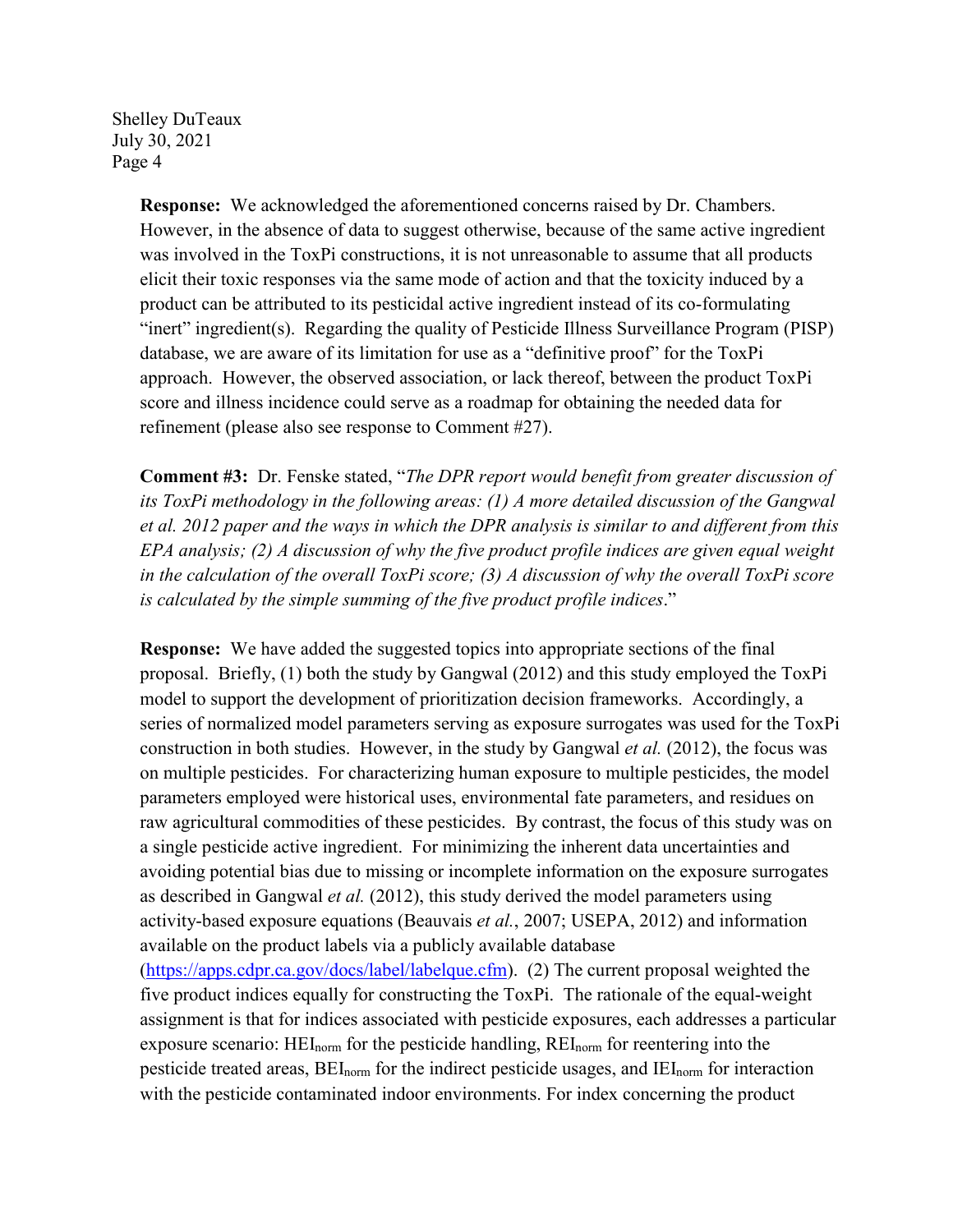> toxicity, PEInorm, regardless of the exposure scenarios assessed, the inherent toxicity of pesticide product is associated with the amount of active ingredient present (please see also response to Comment #1). Hence, equal-weighted assignment is a reasonable approach to reflect the unique role assumed by each of the indices. (3) Human exposure to pesticides can occur via a variety of venues and activities. However, for each of the population subgroups, pesticide exposure from each of the venues and activities may not be equal. For example, under an indoor environment, children may be exposed more to a pesticide than adult because of the longer time spent inside than outside or due to their hand-to-mouth activity. Hence, for assessing an overall exposure potential of a pesticide product in a population (i.e., adults, women of childbearing age, and children), a linearly combining these exposure indices is a reasonable approach for capturing the different exposure venues and activities exhibited by the different subgroups. Regarding the pesticide toxicity, PEI<sub>norm</sub> was used to add the importance of baseline exposure to the overall exposure potential of pesticide products based on the amount of active ingredient present.

> **Comment #4:** Dr. Fenske commented, "*One limitation in using these product profile indices for prioritizing exposure and risk assessments is their inability to incorporate information on vulnerable populations. For example, pregnant women may be a sub-population of agricultural reentry workers or bystanders; infants may be a sub-population of those who contact pesticides indoors. That said, it is clear that DPR is well aware of the importance of vulnerable sub-populations, as evidenced in the Conceptual Model presented in the report. Here "sensitive populations" and "infants and women of child bearing age" are recognized explicitly as exposure receptors. As DPR progresses in its development of this framework, it will be important to consider how vulnerability of certain population groups can be addressed more completely*" and that *" As DPR considers future use of the ToxPi method, it might be worthwhile to consider that the relative importance of product potency in the calculation of an overall ToxPi score is affected by the number of indices included in the ToxPi analysis. In the current case, product potency represents 20% of the total score. What if DPR decided to create an additional index (for example, separating bystander exposure into general population bystanders and vulnerable population bystanders)? Then product potency importance would be diminished, now representing only one-sixth of the total score. Would a change such as this make a difference in terms of product prioritization?"*

**Response:** The prioritizing of pesticide products that enter exposure and risk assessment requires relevant toxicity endpoints and exposure scenarios. The toxicity endpoint selected needs to protect the most sensitive human receptor of interest (e.g., women of childbearing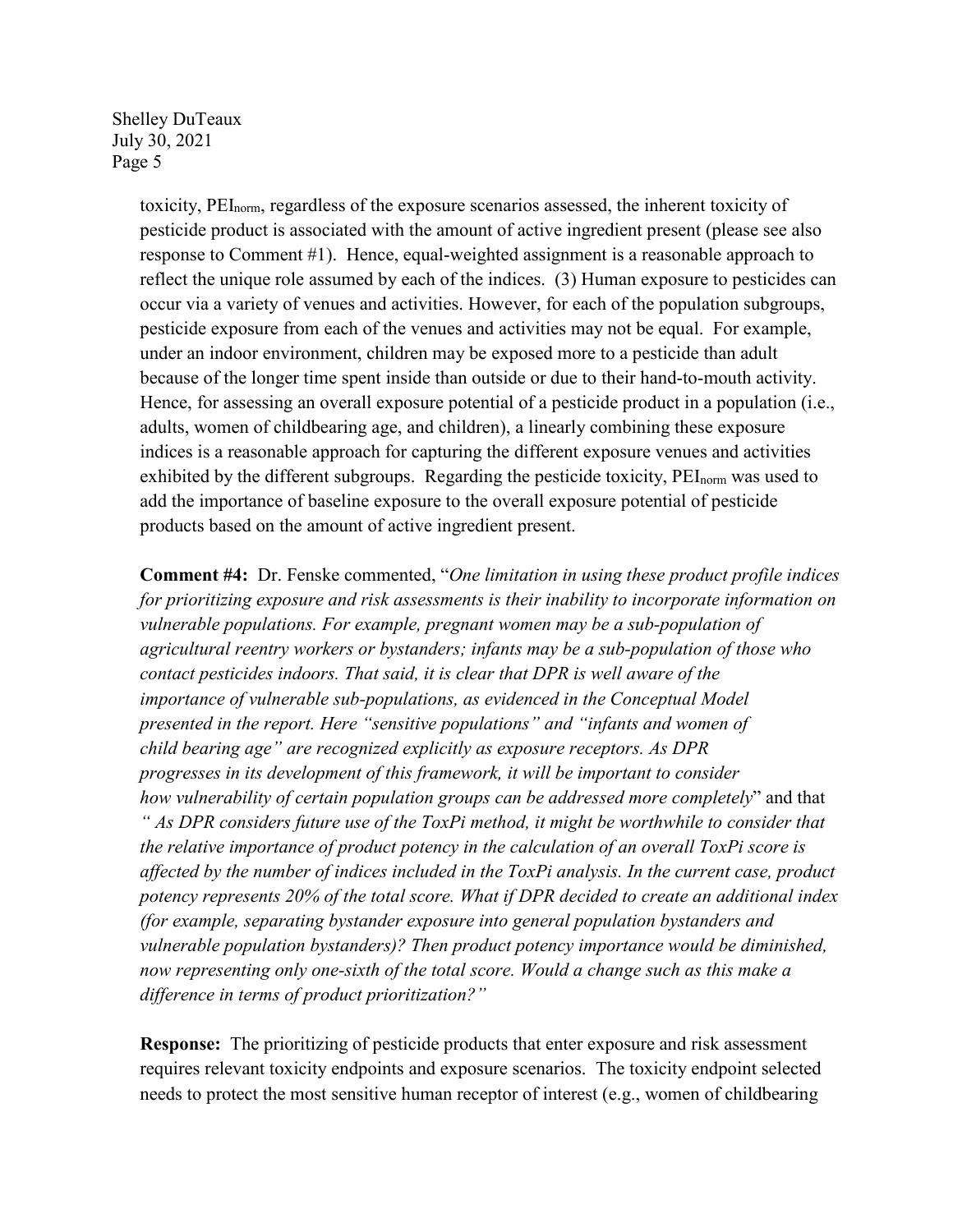> age) and the exposure scenarios selected need to address the highest exposure conditions associated with different life-stages (e.g., children) and (or) activity patterns (e.g., mouthing). In this study, the selection of toxicity endpoint is addressed through PEI<sub>norm</sub> and the selection of exposure scenarios is addressed through HEI<sub>norm</sub>, REI<sub>norm</sub>, BEI<sub>norm</sub>, and IEI<sub>norm</sub>. As detailed in response #1, given that the same active ingredient is involved, regardless of the POD selected, the relative ranking of PEI<sub>norm</sub> values is applicable to all population subgroups including women of childbearing age. With respect to the exposure scenarios, this study employed different indices for capturing exposures associated with the product handling (i.e.,  $HEI_{norm}$ ), reentry into the treated areas (i.e.,  $REI_{norm}$ ), the indirect product usages (i.e.,  $BEL_{\text{norm}}$ ), and interaction with the contaminated indoor environments (i.e.,  $IEI_{\text{norm}}$ ). Except for REI<sub>norm</sub>, the normalized expression of these indices does not contain age- or genderspecific physiological parameters (e.g., body weight or breathing rate), indicating that the relative ranking of these indices is applicable to all life-stages. For deriving the  $REI_{\text{norm}}$ , the only age-specific parameter is the transfer coefficient, and as stated on page 28, this study employed the maximum transfer coefficient. As mentioned previously, the  $PEI_{norm}$  should protect other toxicological effects observed at higher doses; similarly, each of the exposure indices (i.e., HEI<sub>norm</sub>, REI<sub>norm</sub>, BEI<sub>norm</sub>, and IEI<sub>norm</sub>) should capture the highest scenariospecific exposure anticipated among different population subgroups. Hence, adding more exposure and toxicity indices would not improve the representativeness of the current proposal. However, the relative contribution of different indices (currently at 20% each) to the overall ToxPi score can be adjusted (i.e., by explicitly adjusting slice weights) to address concern for increased exposure in a specific population subgroup(s). Please also see response to Comment #11.

### **Charge Question 2. Normalization algorithm employed in Toxicity Priority Index (ToxPi) was used to derive the five product profile indices for recruiting pesticide products into the pesticide exposure assessment.**

**Comment #5:** Dr. Fenske stated, "*Use of fixed exposure times is also common. In this section, however, there is only mention of a fixed exposure time for pesticide handlers rather than reentry workers (8 hours/day) and for residential bystanders rather individuals reentering treated turf (1.5 hours/day). The assignment of fixed exposure times here should be clarified.*"

**Response:** The fixed exposure time assignment of different human receptors (i.e., handler, reentry worker, and bystander) is consistent with the reasonable "maximum" values as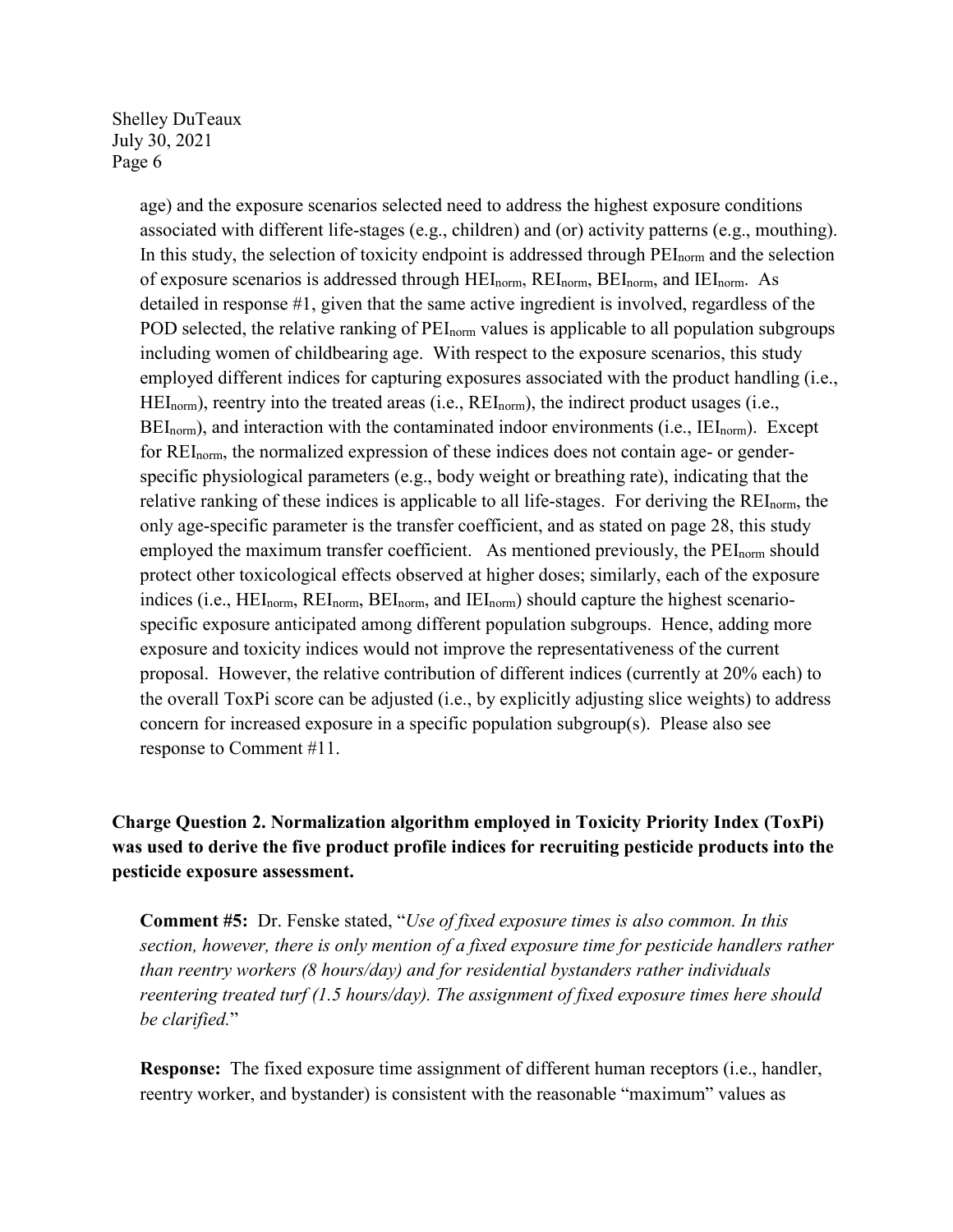> described in the worker exposure assessment polices of DPR and USEPA. We have clarified the text as suggested.

**Comment #6:** Dr. Fenske stated, "*For agricultural reentry, does DPR translate the lbs A.I. per acre application rate into micrograms per square centimeter foliar residue? We know that a large fraction of applied material does not reach its target (e.g., leaves) in most agricultural applications. Please clarify how mass of active ingredient per foliar surface area is determined based on the label application rate for agricultural products*."

**Response:** The U.S. EPA has developed an estimation method for deriving dislodgeable foliar residue value of a pesticide based on its application rate. This method is to account for the fact that, for a given application, not all the pesticide applied reaches the foliar surface, as Dr. Fenske pointed out. On page 27 of the proposal, we applied the USEPA recommended adjustment factor of 0.25, 0.02 or 0.01 (depending on the product formulation) to derive the amount of transferable residues from the cyfluthrin-containing products (USEPA, 2017). We have clarified the text as suggested.

**Comment #7:** Dr. Fenske stated, "*It is assumed that inhalation exposure is negligible. This assumption is probably reasonable, but it should be noted that vapor pressure for cyfluthrin is comparable to that of other semi-volatile pesticides (e.g. azinphosmethyl). We have measured azinphosmethyl on passive samplers located quite distant from treated areas following applications. At high temperatures it is likely that cyfluthrin vapors are inhaled by agricultural reentry workers; given the very low dermal absorption of cyfluthrin reported by EPA, it is possible that the inhalation route could represent a measureable fraction of STADD for these workers.*"

**Response:** Using the aerosol-air partition model of Mackay (2001) and assuming the total suspended particulates (TSP) in ambient air of 40  $\mu$ g/m<sup>3</sup>, the expected fraction of cyfluthrin (vapor pressure of 3  $x10^{-8}$  mmHg at 20°C) on the particulate is 84%. By contrast, using the same TSP, the expected fraction of azinphos-methyl (vapor pressure of 2.3 x  $10^{-7}$  mmHg at  $25^{\circ}$ C) on the particulate is 60%, indicating that azinphos-methyl has a higher tendency to enter into vapor phase than cyfluthrin. In addition, using the AOPWIN software within Estimation Programs Interface (EPI) Suite™ (USEPA, 2015), the atmospheric half-life of cyfluthrin is ∼10 hours. Because of the restricted entry interval is 12 hours, less than 10% of the vapor phase cyfluthrin is expected to be available for the inhalation exposure. Hence, dermal exposure to the dislodgeable foliar residue is expected to be the major route of exposure to cyfluthrin for reentry workers.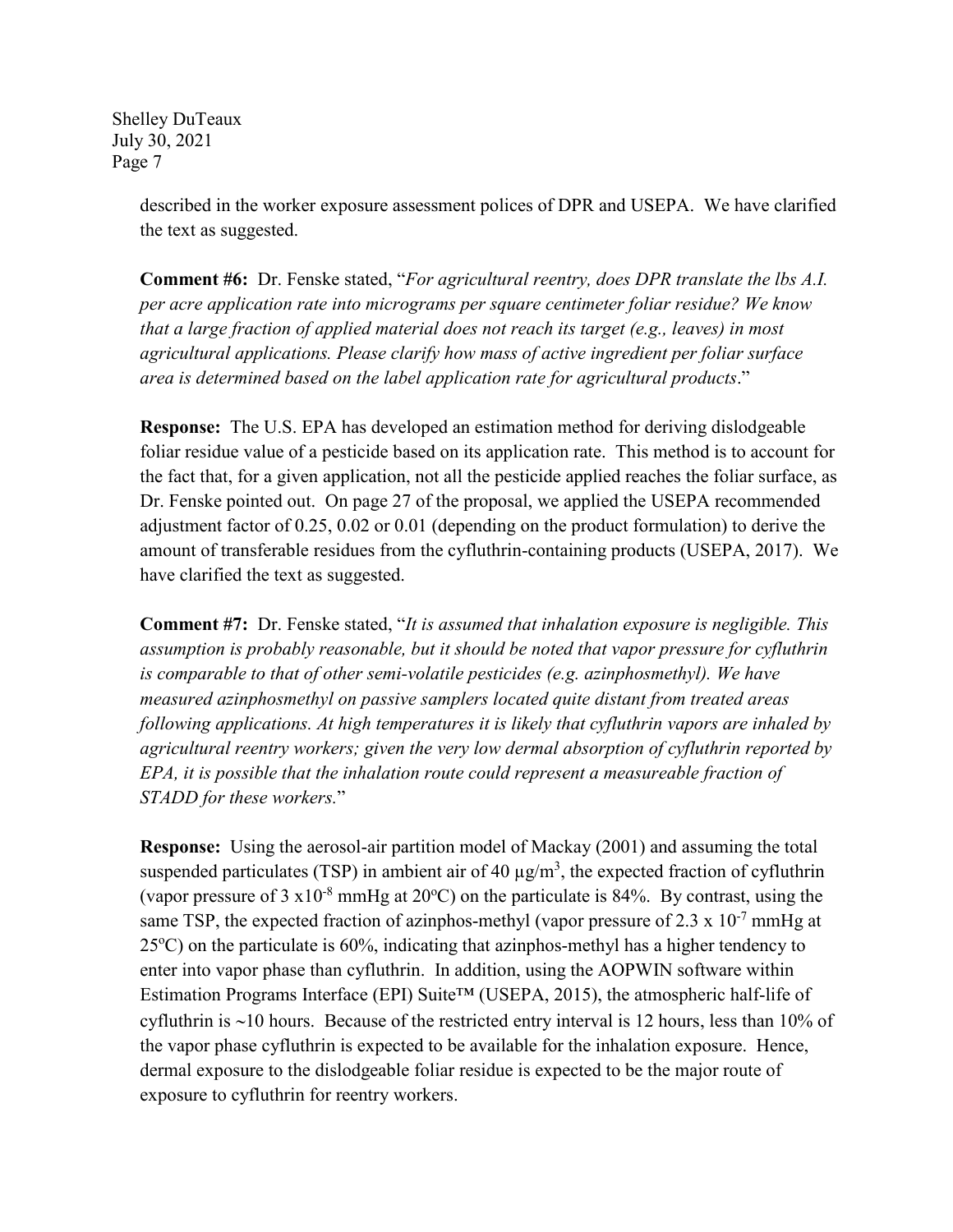> **Comment #8:** Dr. Fenske stated, "*DPR did not attempt to calculate the STADD for bystanders. Instead, DPR chose to employ the frequency of use-sites as a metric of exposure potential. Presumably, this approach was taken because of 1) the lack of bystander exposure data, 2) the unpredictability of bystander exposure, and 3) the very high variability in exposure that occur for bystanders in proximity to pesticide applications. The report would benefit from a discussion of the choice of use-site frequency as a metric of bystander exposure."*

> **Response:** We have elaborated the discussion on the choice of use-site frequency as a metric of bystander exposure by including Dr. Fenske's aforementioned points.

**Comment #9:** Dr. Fenske commented, *"The DPR report argues that "products with 251 use-sites may have more avenues for unanticipated bystander contact than products with only one usesite." Probably so, but what if that one use-site is "citrus"? An enormous number of actual applications could take place within this category."* 

**Response:** As Dr. Fenske pointed out in Comment #8, the lack of reliable data for assessing bystander exposure renders use-site frequencies as an appropriate metric for assessing the bystander exposure potential. Also, the purpose of different exposure indices is to "rank" instead of "determine" the exposure potential of products. It is plausible that a single use-site of "citrus" could result in a high exposure potential; however, if the exposure is indeed "extensive," the "high" exposure potential would likely be captured by other indices such as HEInorm and REInorm.

**Comment #10:** Dr. Fenske stated, "*Would it be possible to determine the actual number of sites treated and the frequency of treatment on an annual basis? Presumably, data for agricultural uses are available through the California Pesticide Use Reporting System."* 

**Response:** The California Pesticide Use Reporting (PUR) System has the needed information for performing the calculations. However, the use of PUR data for prioritizing the products entered into exposure and risk assessments was avoided due to the potential missing information such as the absence of historical use and sale data on "new" products (as stated on page 29 of the original proposal). In other words, a ranking system will generate a bias outcome if the needed information exists for some but not all of the pesticide products.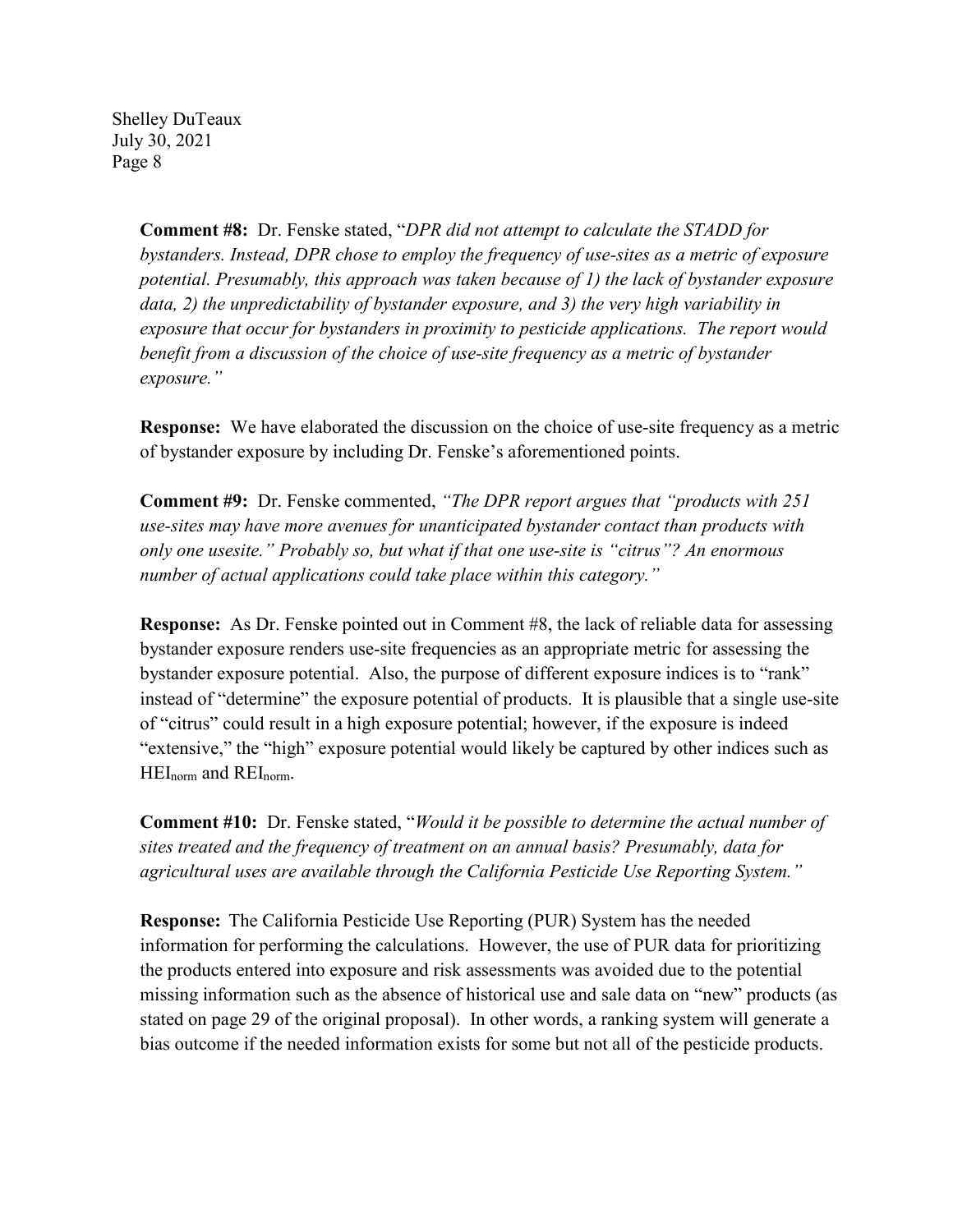> **Comment #11:** Dr. Fenske commented that, "*this index does not incorporate "application type", a characteristic mentioned on page 9 in the Method and Data section as being relevant to product ranking. It is known that aerial applications and ground applications using airblast/power sprayers are prone to pesticide drift much more than other application methods. This has been codified by EPA in its Application Exclusion Zone rule. Would it be appropriate or practical to incorporate application type into the Bystander Exposure Index?"*

**Response:** Products approved for aerial application have multiple use sites (e.g., multiple crops). In the case of cyfluthrin, the BEInorm captures the exposure potential of pesticide products with multiple use sites. In addition, estimating bystander exposure to pesticide from the spray drift via aerial and ground applications is part of the routine exposure assessment processes at DPR. It is noteworthy that the proposed ToxPi framework is designed to select pesticide products to be included in human exposure and risk assessments based on a set of pre-defined criteria. These criteria, however, are not "rigid," and can be modified based on expert knowledge for including appropriate source data and (or) adding additional data as measurement, technology, or databases expand.

**Comment #12:** Dr. Fenske stated, "*DPR may wish to reconsider the assumption of negligible inhalation exposure in light of recent findings by Zhou et al. 2018 ("Pyrethroid levels in toddlers' breathing zone following a simulated indoor pesticide spray." JESEE, September 2018). This article suggests that inhalation of resuspended dust can occur during toddler movement on treated surfaces."*

**Response:** The reference that Dr. Fenske refers to has been published (Zhou, J., Mainelis, G., and Weisel, C. P. 2019. Pyrethroid levels in toddlers' breathing zone following a simulated indoor pesticide spray. Journal of Exposure Science & Environmental Epidemiology 29:389-396). For characterizing post-application exposure to pesticide via the inhalation of aerosol and vapor, the USEPA (USEPA 2012) derived the following equations:

$$
STADD_{\text{aerosol}} = \frac{AA \times IR}{ACH \times BW \times V_{\text{room}}} \times [1 - e^{(-ACH \times ET)}]
$$

Where:  $AA =$  amount applied (mg A.I.) IR = inhalation rate  $(m^3/hr)$  $ACH = air changes per hour (hour<sup>-1</sup>)$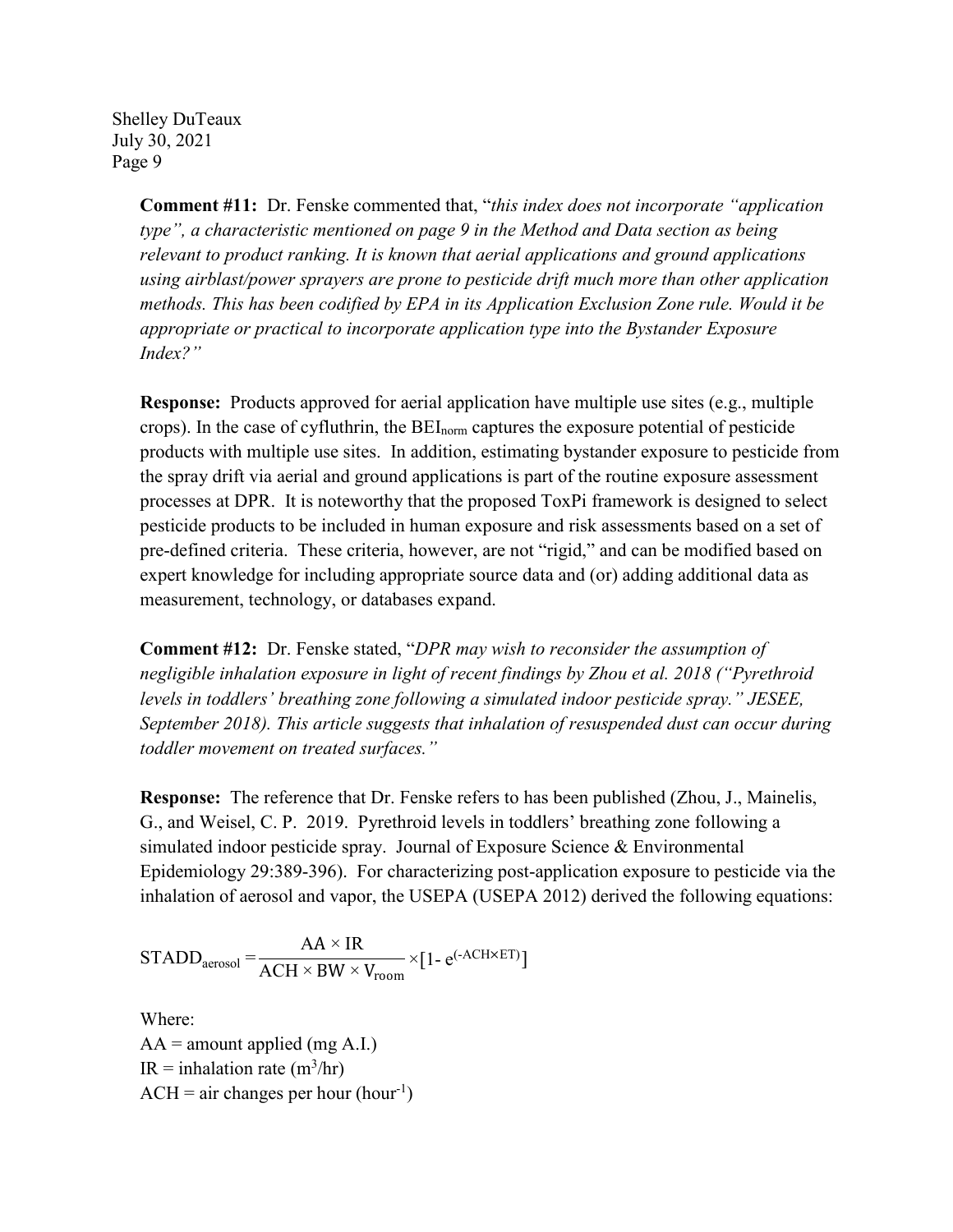> $ET =$  exposure time (hr/day)  $BW = body weight (kg)$  $V_{\text{room}} = \text{volume of room (m}^3)$

Using the fact that  $AA/V_{room} = AR \times h_{room}$ , the above equation can be rewritten as

STADD<sub>aerosol</sub> = 
$$
\frac{AR \times IR}{ACH \times BW \times h_{room}} \left[1 - e^{(-ACH \times ET)}\right]
$$
Where:  
AR = application rate (mg A.I./m<sup>2</sup>)  
 $h_{room}$  = room height (m)

$$
STADD_{vapor} = \frac{M_{label} \times IR}{ACH \times BW \times V_{room}} \times \left[1 - \left(\frac{(ACH \times e^{-k \times ET}) - (k \times e^{-ACH \times ET})}{ACH - k}\right)\right]
$$

Where:

 $M<sub>label</sub> = mass of active ingredient applied, determined from product label (mg)$ IR = inhalation rate  $(m^3/hr)$  $ACH = air$  exchanges per hour  $(1/hr)$  $k =$  first order decay rate (1/hr) and  $ET =$  exposure time (hr)  $BW = body weight (kg)$  $V_{\text{room}} = \text{volume of room (m}^3)$ 

Using the fact that  $M_{\text{label}}/V_{\text{room}} = AR \times h_{\text{room}}$ , the above equation can be rewritten as

$$
STADD_{vapor} = \frac{IR \times AR}{ACH \times BW \times h_{room}} \times \left[1 - \left(\frac{(ACH \times e^{-k \times ET}) - (k \times e^{-ACH \times ET})}{ACH - k}\right)\right]
$$

Where:  $AR =$  application rate (mg A.I./m<sup>2</sup>)  $h_{room}$  = room height (m)

For a given population subgroup (e.g., children) and indoor environment, except for the pesticide application rate, all terms entered in these equations are identical among all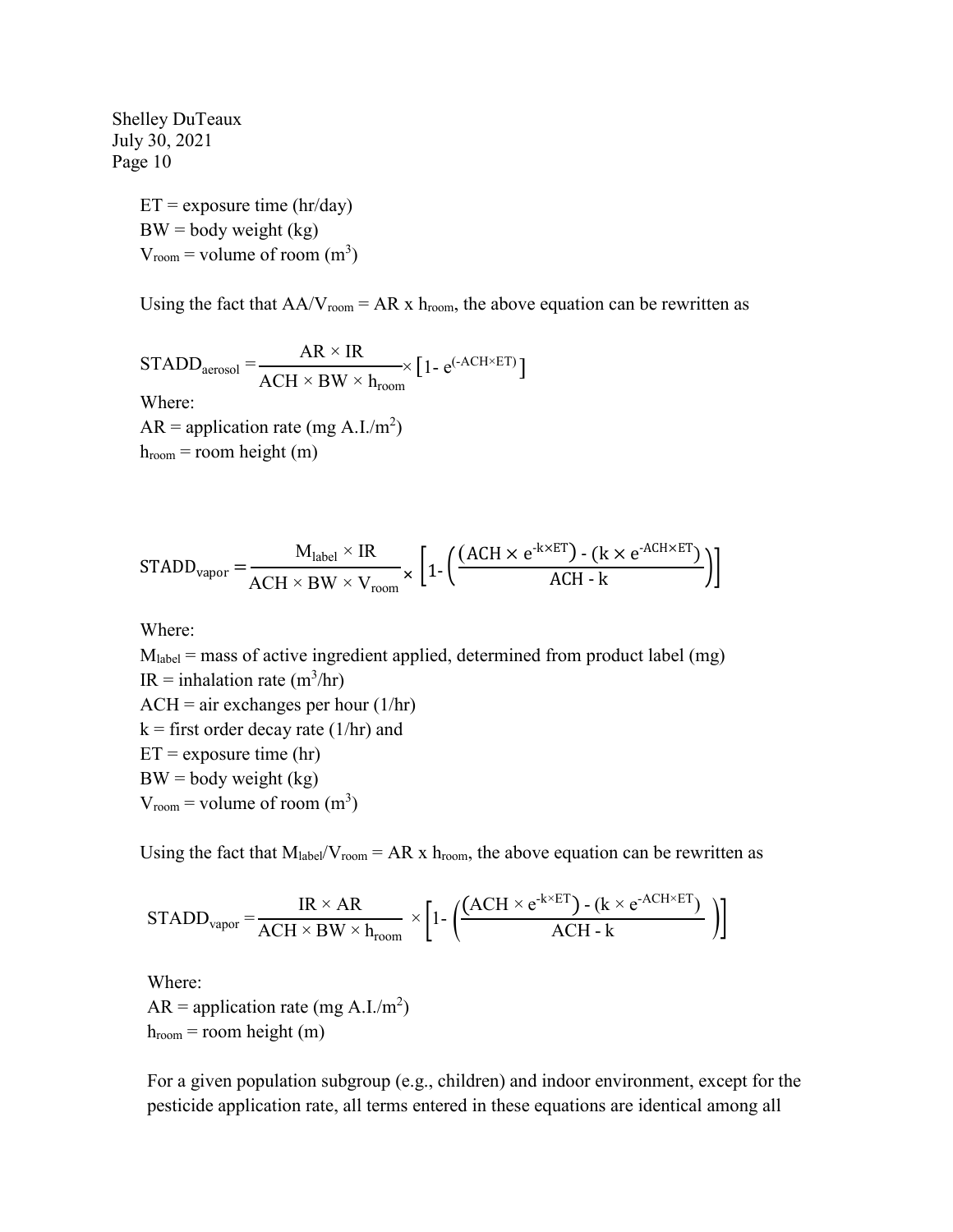> products and can be treated as "constants." Hence, the two equations above can be rewritten as

$$
STADD_{aerosol} = AR \times \left(\frac{IR}{ACH \times BW \times h_{room}} \times [1 - e^{(-ACH \times ET)}]\right)
$$

 $STADD_{\text{aerosol}} = AR \times k_{\text{aerosol}}$ Where:

$$
k_{\text{aerosol}} = \left(\frac{IR}{ACH \times BW \times h_{\text{room}}} \times [1 - e^{(-ACH \times ET)}]\right)
$$

and

$$
STADD_{vapor} = AR \times \left\{ \frac{IR}{ACH \times BW \times h_{room}} \times \left[ 1 - \left( \frac{(ACH \times e^{-k \times ET}) - (k \times e^{-ACH \times ET})}{ACH - k} \right) \right] \right\}
$$

 $STADD_{vapor} = AR \times k_{vapor}$ Where:

$$
k_{\text{vapor}} = \left\{ \frac{IR}{ACH \times BW \times h_{\text{room}}} \times \left[ 1 - \left( \frac{(ACH \times e^{-k \times ET}) - (k \times e^{-ACH \times ET})}{ACH - k} \right) \right] \right\}
$$

The STADD (mg/kg/day) due to post-application dermal exposure from hard surfaces and carpets can be expressed as the following (USEPA, 2012a):

 $STADD_{\text{dermal}} =$  $TR \times TC \times ET \times AF_{\text{dermal}}$ BW Where: TR = indoor surface transferable residue ( $\mu$ g/cm<sup>2</sup>)  $TC = \text{transfer coefficient (cm}^2/\text{hr})$  $ET =$  exposure time (hr)  $AF_{\text{dermal}} = \text{dermal absorption factor}$  $BW = body weight (kg)$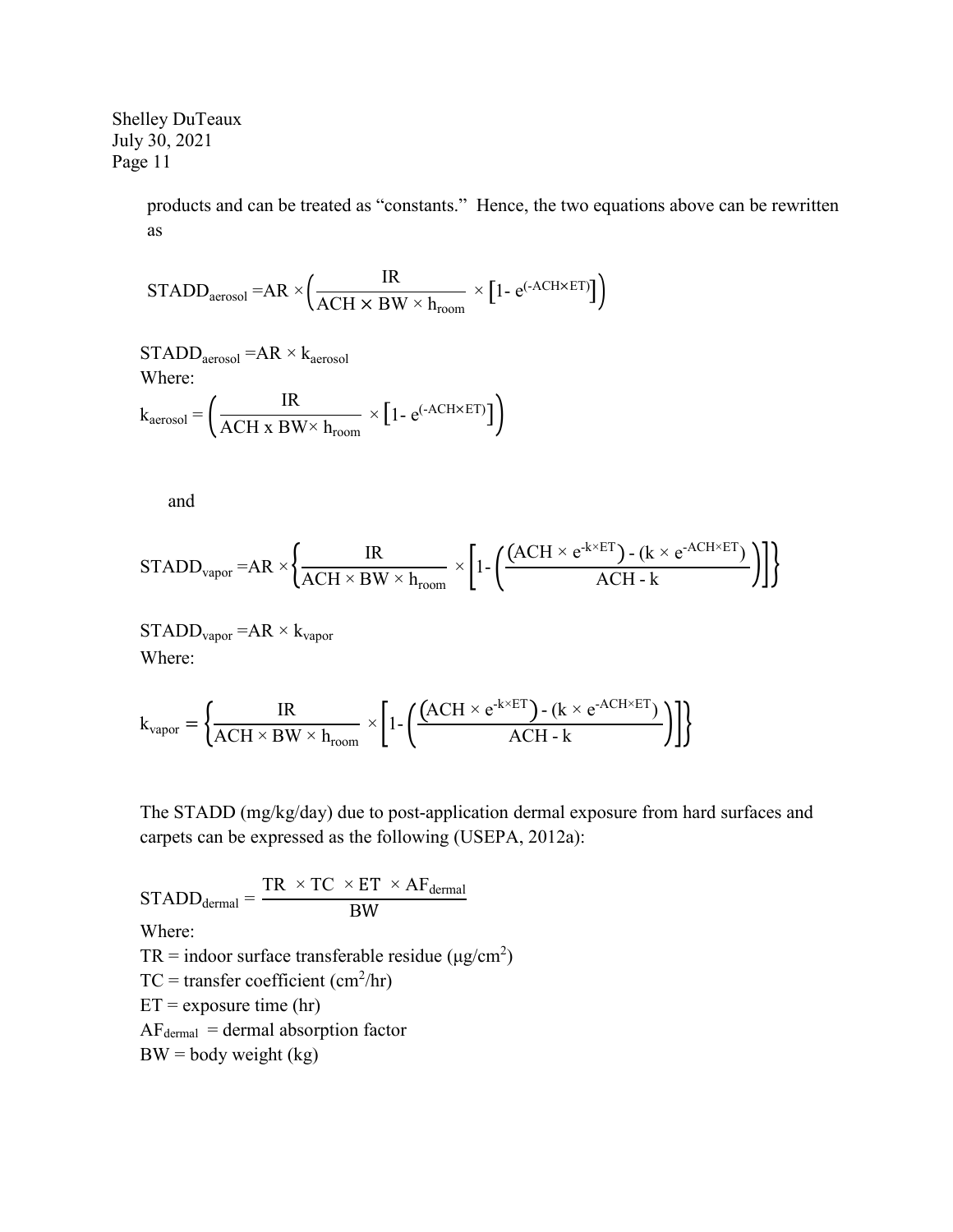> In the absence of chemical-specific data, the transferable residue (TR) can be estimated as following:

TR ( $\mu$ g/cm<sup>2</sup>) = AR ( $\mu$ g/cm<sup>2</sup>) x F<sub>ai</sub> Where:

- 1. AR is the product application rate expressed in the unit of  $\mu$ g/cm<sup>2</sup> (USEPA 2012)
- 2.  $F_{ai}$  is the fraction of active ingredient available for transfer (dimensionless)

Substitute the expression of TR above into the STADD equation; therefore,

$$
STADD_{\text{dermal}} = \frac{AR \times F_{ai} \times TC \times ET \times AF_{\text{dermal}}}{BW}
$$

For a given population subgroup (e.g., adults) and treated indoor surface (e.g., hard surface), the terms " $F_{ai}$  (0.08, dimensionless constant)," "TC (6800 cm<sup>2</sup>/hr)," "Exposure Time (2) hours)," "A $F_{\text{dermal}}$ " (0.5), and "Body Weight (70 kg)" entered into the equation are identical among all products and can be treated as "constants" (kdermal). Hence, the equation above can be rewritten as

$$
STADD_{\text{dermal}} = AR \times \frac{F_{ai} \times TC \times ET \times AF_{\text{dermal}}}{BW}
$$

$$
STADD = AR \times k_{\text{dermal}}
$$
  
Where:  $k_{\text{dermal}} = \frac{F_{ai} \times TC \times ET \times AF_{\text{dermal}}}{BW}$ 

Combined the above equations with that assessing the dermal exposure under indoor environment, for a given pesticide product, the total exposure via contact with the contaminated surfaces and inhale the pesticide aerosol and vapor is the following.

$$
STADD_{total} = STADD_{dermal} + STADD_{aerosol} + STADD_{vapor}
$$

$$
STADD_{total} = AR \times k_{dermal} + AR \times k_{aerosol} + AR \times k_{vapor}
$$

 $STADD_{total} = AR \times (k_{dermal} + k_{aerosol} + k_{vapor})$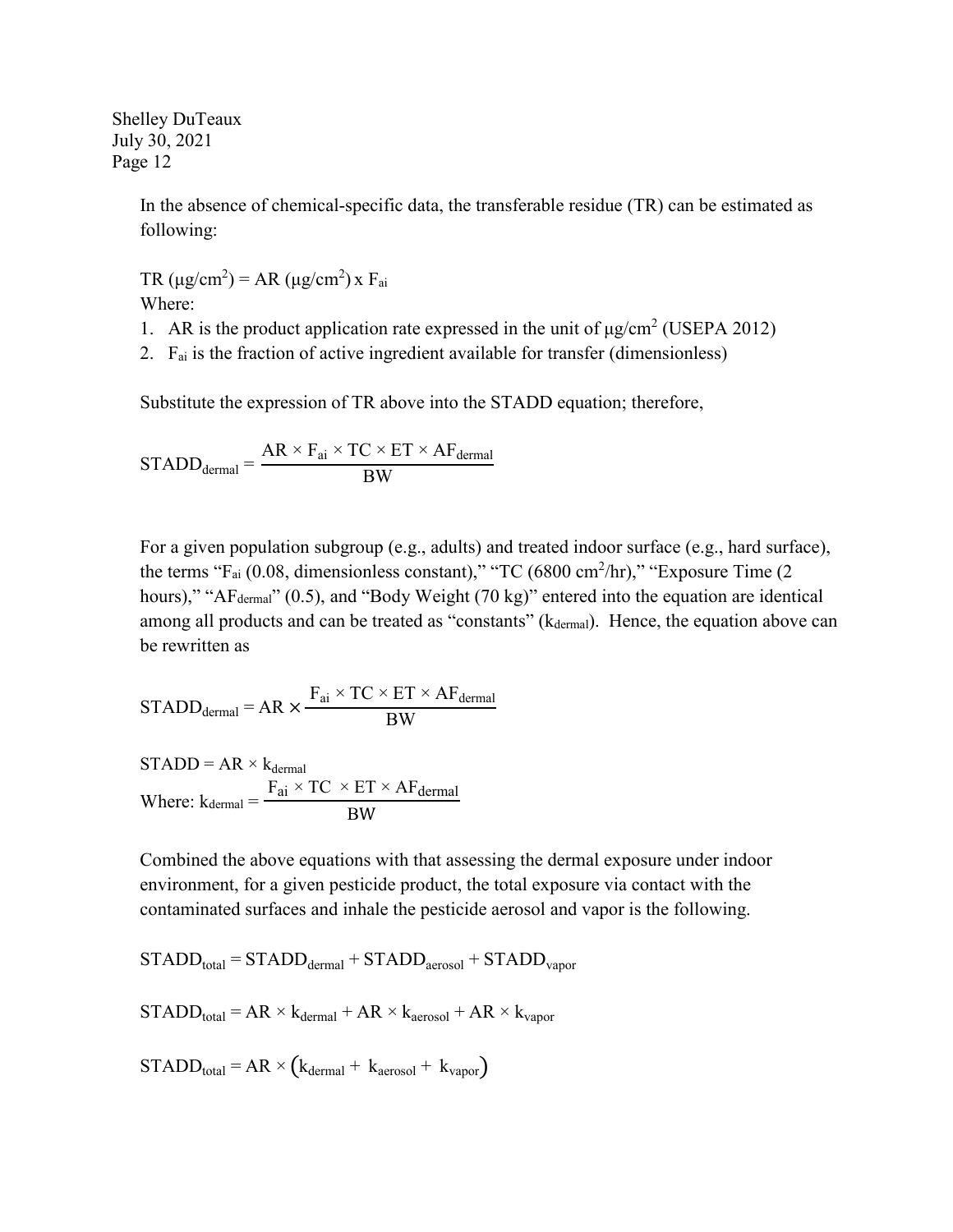> Eliminate the common terms  $k_{\text{dermal}}$ ,  $k_{\text{aerosol}}$ , and  $k_{\text{vapor}}$ , the final IEI<sub>norm</sub> equation for use in the ToxPi method is the following

$$
IEI_{norm} = \frac{\left(AR \times \left(k_{\text{dermal}} + k_{\text{aerosol}} + k_{\text{vapor}}\right)\right)_{individual}}{\left(AR \times \left(k_{\text{dermal}} + k_{\text{aerosol}} + k_{\text{vapor}}\right)\right)_{maximum}}
$$

Therefore, the normalized value of IEI (i.e., IEI<sub>norm</sub>) is calculated as

$$
IEI_{norm} = \frac{(AR)_{individual}}{(AR)_{maximum}}
$$

This equation is identical to the "original" IEI<sub>norm</sub>, meaning that the original product ranking remains unchanged regardless of the exposure pathways involved. We have added text to clarify the aforementioned approach.

**Comment #13:** Dr. Fenske stated, *"This index is based on the amount of active ingredient in the product. It is stated on page 13 that the "amount of active ingredient in beta-cyfluthrin containing products was converted into cyfluthrin (i.e., cyfluthrin-equivalent) using the following equation: cyfluthrin-equivalent = 2 X percent of beta-cyfluthrin." However, this conversion is not part of the product potency index as described on page 28. The development of the product potency index would be more clearly described with this differential toxicity of the two active ingredients included in Appendix A, Section C. Additionally, it would be helpful if the report included an explicit statement that inert ingredients are assumed to have no effect on the toxicity of these pesticide products, and therefore no effect on product potency."*

**Response:** The relative potency differences between cyfluthrin and β-cyfluthrin were incorporated during the construction of PEI<sub>norm</sub>. We have revised the text to state explicitly how the differential toxicity of cyfluthrin and β-cyfluthrin was incorporated into the product potency calculation and the assumed role of inert ingredients in the product potency.

**Comment #14:** Dr Fenske commented, "*The normalization process used for this report is consistent with the ToxPi methodology outlined by Reif et al. 2010 and used subsequently by Gangwal et al. 2012. DPR is correct in saying that algorithms for calculating pesticide exposure in humans are multivariate. The approach used here treated a number of the variables in these calculations as constants, so it was possible to simplify the algorithms in*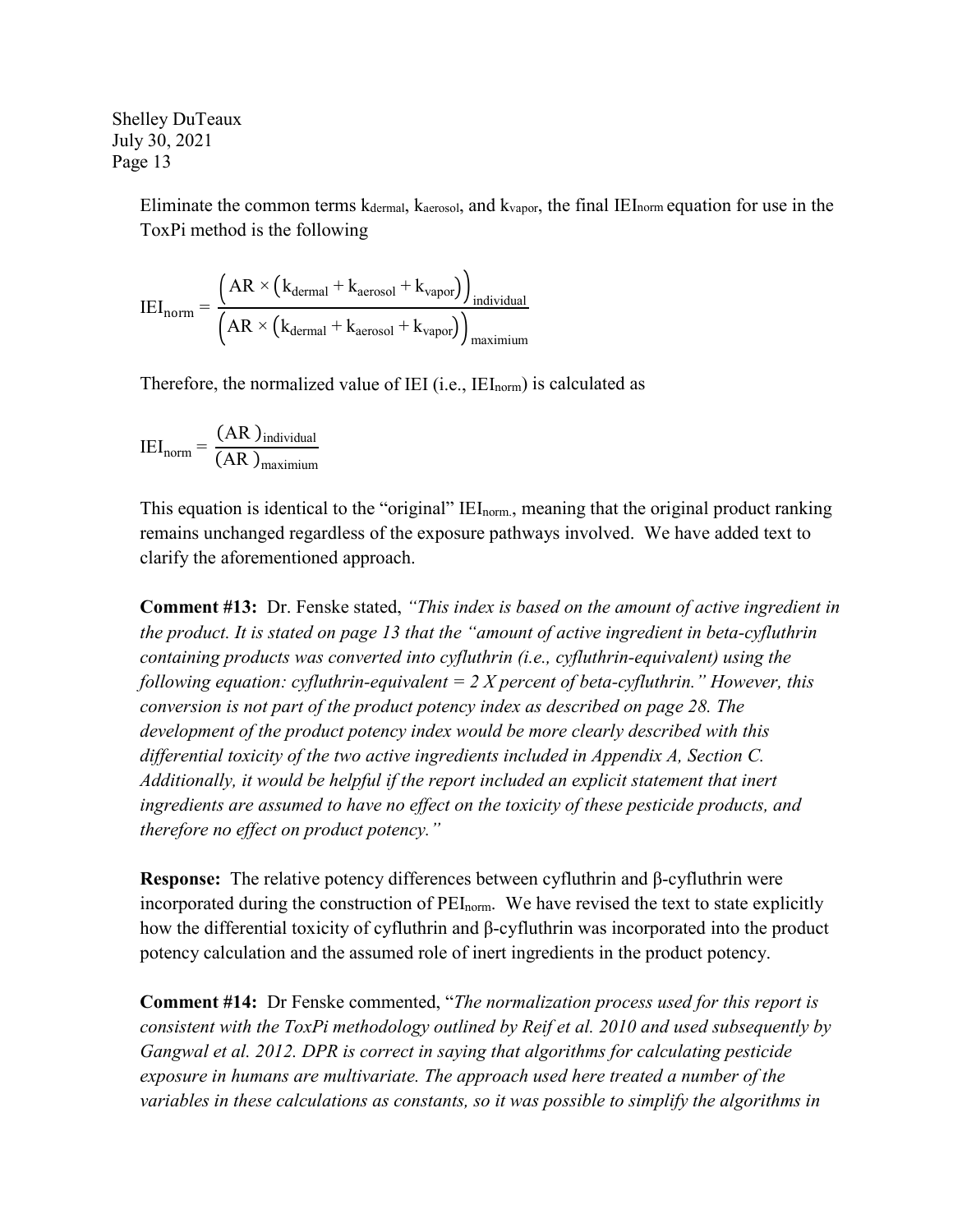> *some cases. I am not convinced that this means that the approach used here requires less resources and information. Here are several examples: (1) The dermal absorption factor was set arbitrarily at 0.5 for all of the exposure scenarios; however, this was possible because of an implicit assumption that cyfluthrin and beta-cyfluthrin products would have identical or very similar absorption factors. For an analysis that included more active ingredients, one would necessarily substitute chemical-specific or product-specific information on dermal absorption if it were available. So if the active ingredients or pesticide products included in a similar analysis had different dermal absorption factors, then this variable would need to remain in the exposure calculations. (2) Body weight was assigned a single value in this exercise (70 kg), but a more detailed analysis would use body weights for specific population groups; e.g., male and female; children of different ages. So body weight would not be considered a constant for such calculations. (3) DPR uses a default exposure time of 8 hours per day for agricultural work, but many workshifts exceed this nominal value. A more datadriven analysis would consider variable workshifts. (4) Perhaps it is DPR's intent to address differences for the variables cited above in its full exposure and risk assessments that will follow from a ToxPi analysis."*

**Response:** The purpose of ToxPi is to "rank" instead of "determine" the exposure potential of products. Hence, we used generic dermal absorption factor, body weight, and exposure duration for constructing the ToxPi. However, when performing a comprehensive exposure and risk assessment on cyfluthrin and β-cyfluthrin, we will use a more refined approach as Dr. Fenske correctly interpreted, "*Perhaps it is DPR's intent to address differences for the variables cited above in its full exposure and risk assessments that will follow from a ToxPi analysis*."

**Charge Question 3. Using cyfluthrin and β-cyfluthrin as an example, the proposed approach is a proof of concept for selecting representative pesticide products and their associated uses for planning and scoping of the human health risk assessment (i.e., problem formulation). The proposed approach can be used for identifying the high exposure and hazard potentials of other pesticides.**

**Comment # 15:** Dr. Chambers commented, "…., *it (ToxPi approach) cannot be used to identify the hazard potential of other pesticides since the hazard to humans is not used in the equations within ToxPi calculations. When the risk assessors start doing the risk assessments, they must incorporate the toxicity data from the mammalian studies into their approaches*."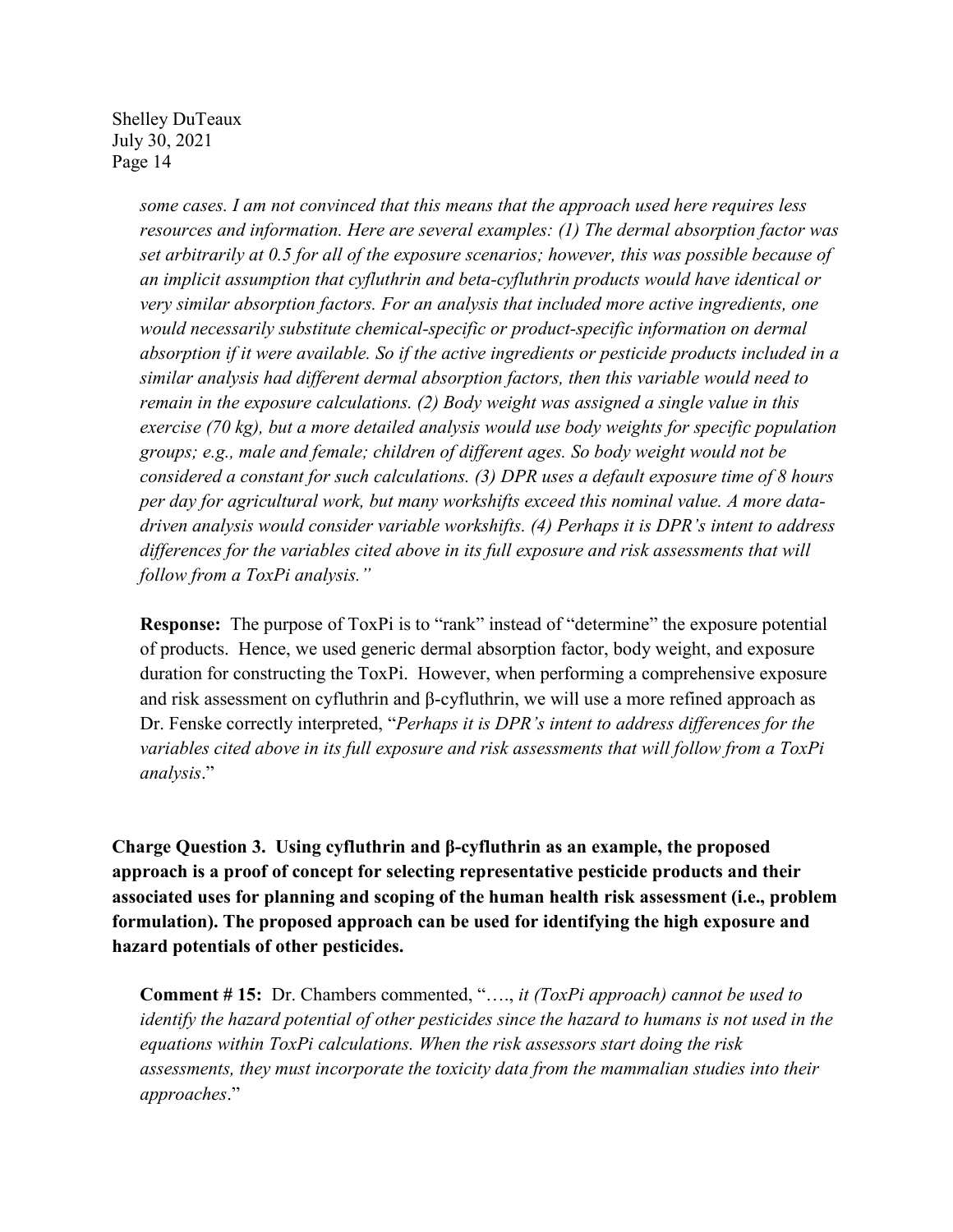> **Response:** The purpose of the ToxPi proposal is to prioritize products with a specific pesticide active ingredient for entering into a comprehensive risk assessment. This proposal is not a replacement of the comprehensive risk assessment. Also, this study adopted an approach (i.e., linear additivity), which is different from the conventional means (e.g., MOE) of integrating the information of pesticide toxicity and exposure. Hence, we will modify the study title to reflect this concept, "Toxicological Priority Index (ToxPi) Framework for Prioritization Pesticide Products into Exposure and Risk Assessment." It is noteworthy that the information gathered during the prioritization (i.e., product-specific uses) and the suite of POD values (e.g., acute, subchronic and chronic POD) obtained from the comprehensive human health risk assessment could guide the development of risk mitigation measures to alleviate the health risks associated with specific uses of a pesticide product (i.e., productspecific mitigation).

> **Comment #16:** Dr. Fenske commented, "*The concept of a "super-product" and the use of this term may need further discussion. It is possible that such a product could exist; i.e., attain the highest normalized score in each of the five indices. As the authors point out, however, there was not such a product among those evaluated. Such a product could reasonably be called a super-product; i.e., super-hazardous to human health. But applying the term "super-product collective" to nearly half of the products evaluated drains the term of its meaning. It would seem sufficient to say that the products were initially ranked by their ToxPioverall scores, and were reviewed subsequently through each of the product profiles*."

> **Response:** We have updated the term "super-product" to "product grouping" in the revised proposal. However, for responding to Dr. Fenske comments, we will retain the term "super-product" in here and other responses below. As Dr. Fenske correctly interpreted, the term "super-product" describes a particular product that is "*super-hazardous to human health*." At least for cyfluthrin, there is not a single product identified as "*super-hazardous*," even though such a product may exist for other pesticide active ingredients. Because consumers can use one or more cyfluthrin-containing products, the concept of "super-product collective" captures all combined uses that could potentially be "*super-hazardous to human health*." With respect to the comment on "*applying the term "super-product collective" to nearly half of the products evaluated,*" depending on the individual product exposure and toxicity attributes, the total number of products included in the "super-product collective" may change. In the case of cyfluthrin, the total number in the "super-product collective" happens to be "*nearly half of the product evaluated.*" It is noteworthy that the number of products included in the "super-product collective" is an outcome of a set of predetermined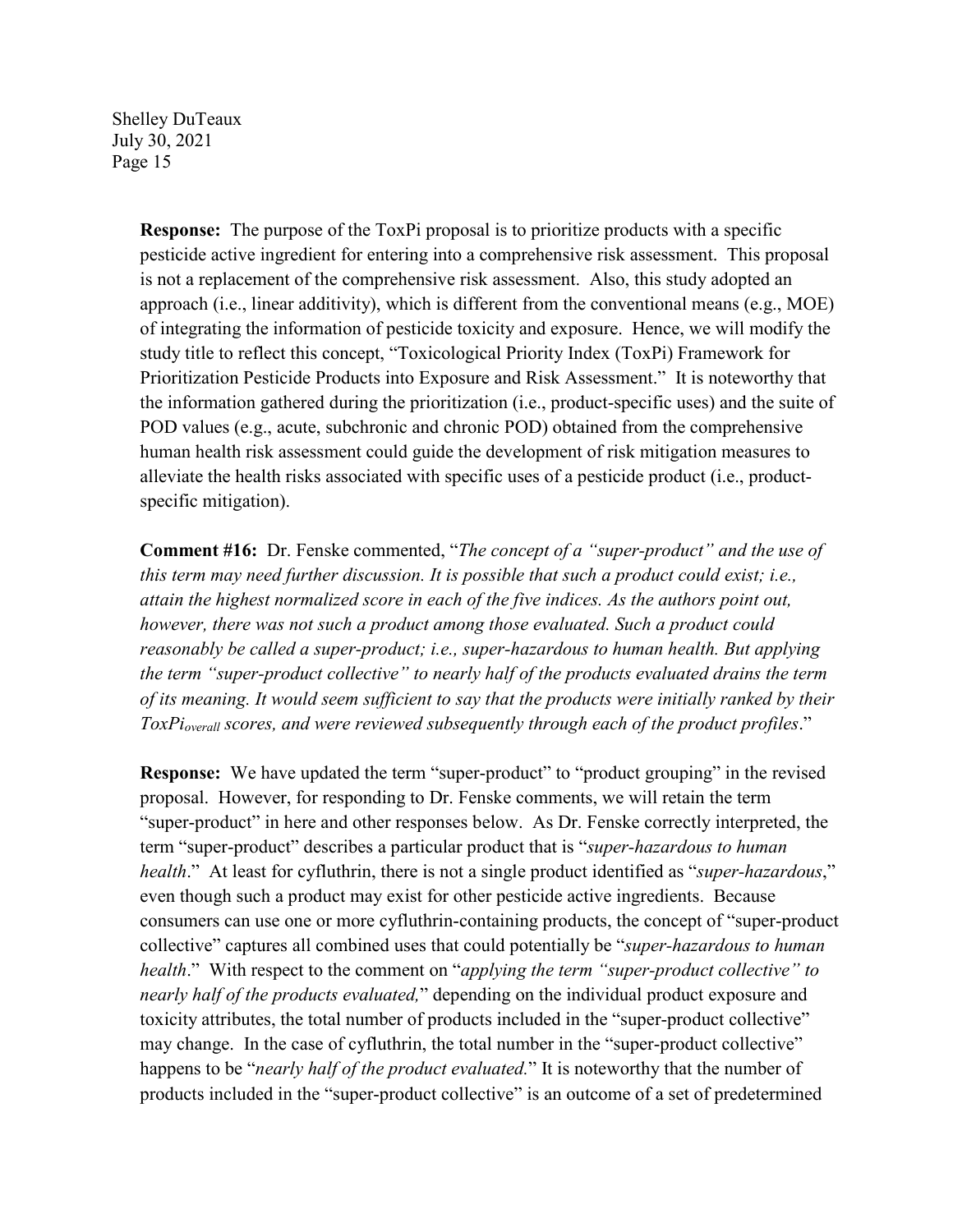> criteria. Hence, unless other data-driven justifications exist, this number of products needs to be preserved.

> **Comment #17:** Dr. Fenske commented, "*there would appear to be more than one option in the setting of a certain product as the benchmark product. The option selected in this analysis was to select the product with the highest overall ToxPi score. But one could have alternatively decided to define the benchmark product as the product with the highest overall ToxPi score that did not have a zero value for any of the five indices..... It would be helpful to have a more complete discussion of the rationale for selection of the benchmark product in the report.*"

> **Response:** The choice of highest overall ToxPi score for selecting a benchmark product is to avoid bias. While other methods exist for selection the benchmark product, the use of predetermined criteria will allow the selection process to be data-driven (i.e., objective).

> **Comment #18:** Dr. Fenske commented, "*in the second paragraph of Section V it states, "products are ranked based on their ToxPioverall scores (Table 1); i.e., their relative contribution to the anticipated human exposure.*" This is not strictly true, as the PPI<sub>norm</sub> is a *part of the overall ToxPi score. PPInorm is a relative measure of toxicity, not exposure. This may seem like a small point, but it is important to recognize that the ToxPi overall, as constructed by DPR, integrates exposure and toxicity. It is a score that reflects human health risk.*"

> **Response:** We have modified the text from "*their relative contribution to the anticipated human exposure*" to "*their relative contribution to the anticipated human risk*" to reflect that ToxPi contains information on both the exposure and toxicity.

**Comment #19:** Dr. Fenske commented, "*The use of the term "high enough" to describe selection of a second benchmark product is awkward. Perhaps the language here could be revised to support the selection of BCYF32-IT*."

**Response:** The selection of BCYF32-IT for IEI<sub>norm</sub> is based on a product that exhibits the highest overall ToxPi score ranking with indoor uses. We have revised the text to clarify the selection of BCYF32-IT.

**Comment #20:** Dr. Fenske commented, "*The text on page 14 says the strategy identified an initial set of 30 products as having "a high overall exposure potential" (Table 2). Again, this*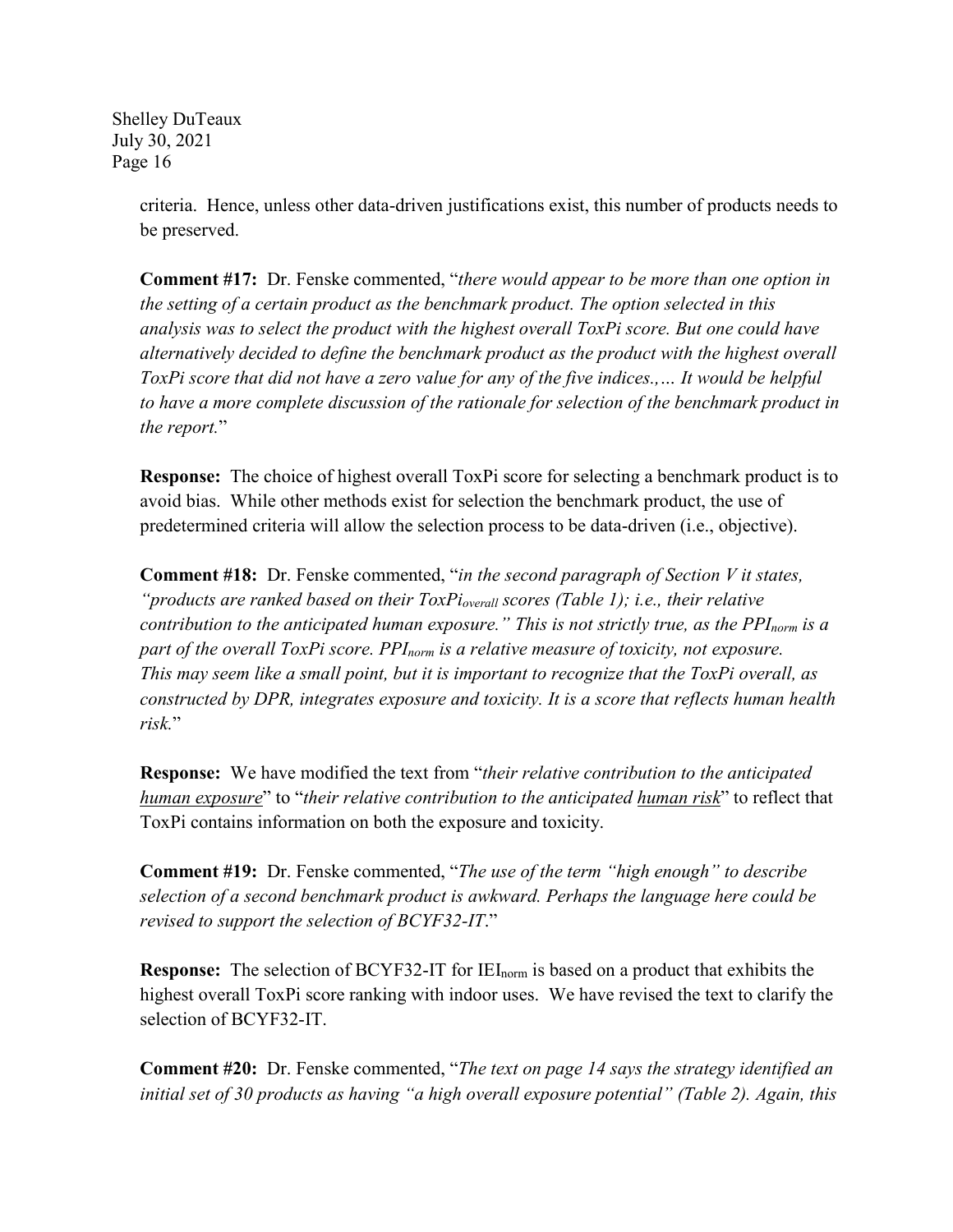> *is not strictly correct, as the ranking of the products by ToxPi<sub>overall</sub> scores includes the PPInorm, a measure of toxicity rather than exposure potential.*"

**Response:** We have revised the text from "exposure potential" to "health risk potential" to reflect that ToxPi contains information on both the exposure and toxicity.

**Comment #21:** Dr. Fenske commented, *"The 30 products listed in Table 2 have not been selected because of their overall ToxPi score, but rather due their having at least one high score in one of the five product profile indices. This raises a question as to whether the ranking of products by overall ToxPi score is necessary to identify those products and exposure scenarios that are worthy of more detailed exposure and risk assessments."* 

**Response:** The use of overall ToxPi scores for product ranking and individual product indices for product recruitment into a "super-product collective" is based on the premise of an existence of the most hazardous product, i.e., "the super-product." For cyfluthrin, such super-product does not exist. However, had such a "super-product" existed, the exposure and risk assessments would have been conducted based on the use pattern on this cyfluthrin-containing product. Hence, for complementing the attributes of the "super-product," individual product indices were used.

**Comment #22:** Dr. Fenske commented*, "Small point: re-volatilization is not an application method."*

**Response:** We have revised the text by removing the word "re-volatilization" to be more consistent with the definition of application method.

**Comment #23:** Dr. Fenske commented, *"Section VI.E wraps up the discussion of product selection for the exposure assessment process. It is only here that the high PPInorm scores for some products are noted. I would suggest a separate section for this index, as has been done for each of the exposure indices (VI.A, VI.B, VI.C, VI.D)."*

**Response:** We have revised the text as suggested.

**Comment #24:** Dr. Fenske commented, *"The decision to restrict this analysis to only those pesticide products that contain either cyfluthrin or beta-cyfluthrin allowed DPR scientists to explore the ToxPi methodology in an effective manner. I concur that this report provides proof of concept for evaluating pesticide products with active ingredients that share a*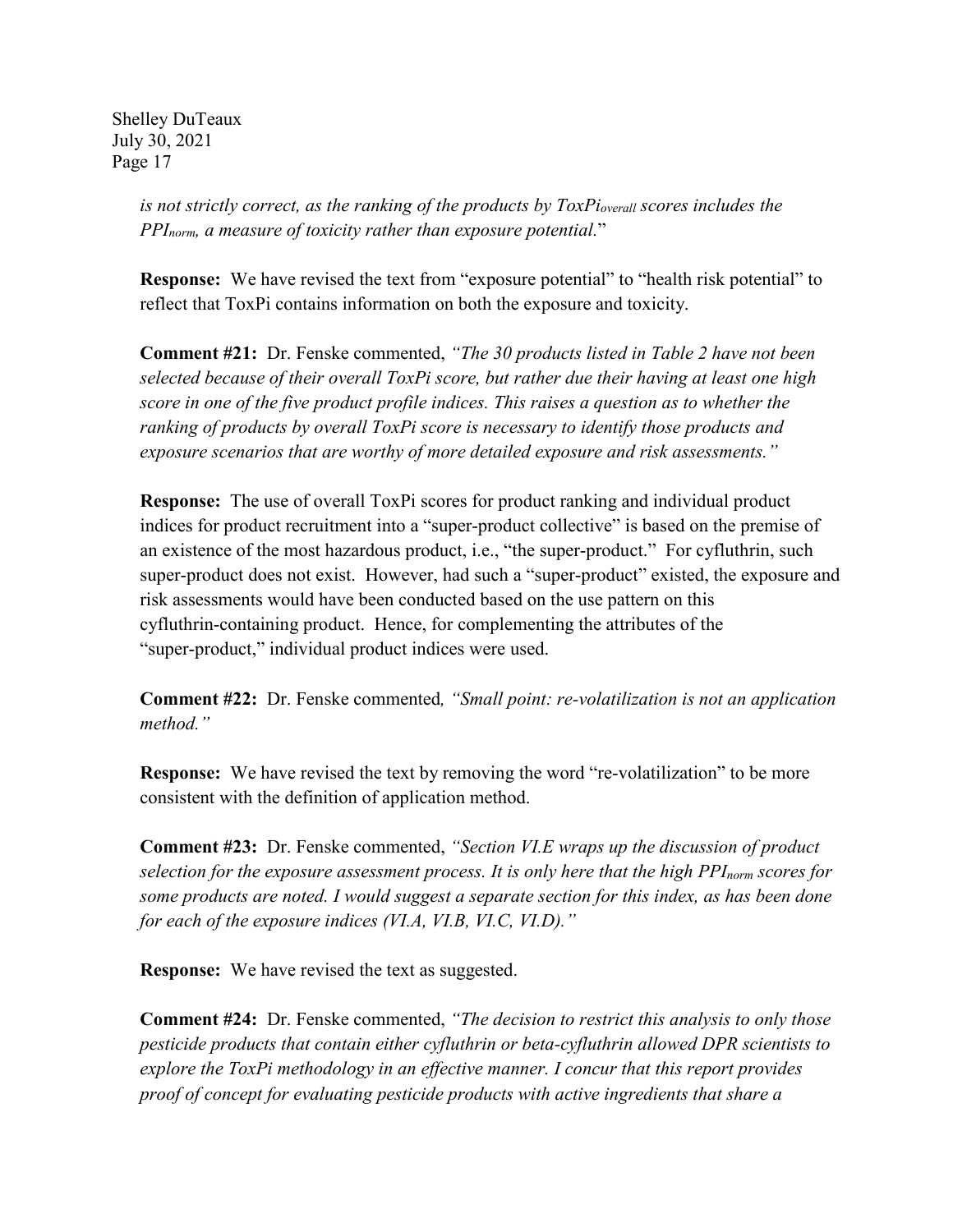> *common mechanism of toxicity, although there remain some rough spots. It may be possible to apply this method to organophosphorus insecticides, carbamate insecticides, pyrethroids, neo-nicotinic insecticides, triazine herbicides, or other compounds that share a common mechanism of toxicity. As discussed above, there remains a question as to whether the normalized product profile indices might be sufficient to identify products and exposure scenarios for more detailed exposure and risk assessments (i.e., the overall ToxPi score would not be needed)."*

**Response:** Please see response to Comments # 16, 17, and 21.

**Comment #25:** Dr. Fenske commented, *"The methodology identifies groups of human receptors by exposure scenarios. However, it does not consider differences among humans who may be involved in one of the four exposure scenarios. As mentioned previously, the exposure scenarios do not differentiate exposures or risks for women during pregnancy, infants or small children. Consideration of these vulnerable sub-populations is an important element of current risk assessment efforts."*

**Response:** Please see response to Comments #4 and 15.

**Comment #26:** Dr. Fenske commented, "*This is likely to be the case if the analysis stays within a group of pesticides with a common mechanism of toxicity. It is not clear what would happen with a more diverse set of active ingredients. Gangwal et al. 2012 attempted to characterize exposure and toxicity for a broad set of chemicals using the ToxPi method. In their validation analysis, they were unable to show any correlation between their findings and either the NHANES biomonitoring data or conclusions of EPA's Registration Eligibility Documents.*"

**Response:** The goal of ToxPi proposal is to provide a non-specific platform for prioritizing the pesticide products entering into the human health exposure and risk assessment processes. In order to prioritize multiple pesticide active ingredients, the ToxPi methodology needs to include a mechanism for evaluating their relative toxicity potencies for the development of  $PEI_{norm}$ . Accordingly, the ideal candidates for such aggregate assessment would be pesticides that exhibit a common mode of action, such as cholinesterase inhibition (e.g., organophosphate and carbamate insecticides) or decreased motor activity (e.g., Type I and Type II pyrethroid insecticides). The overall ToxPi scores and (or) individual indices could be used to evaluate findings such as the NHANES or other monitoring databases (please also see response to Comment #3).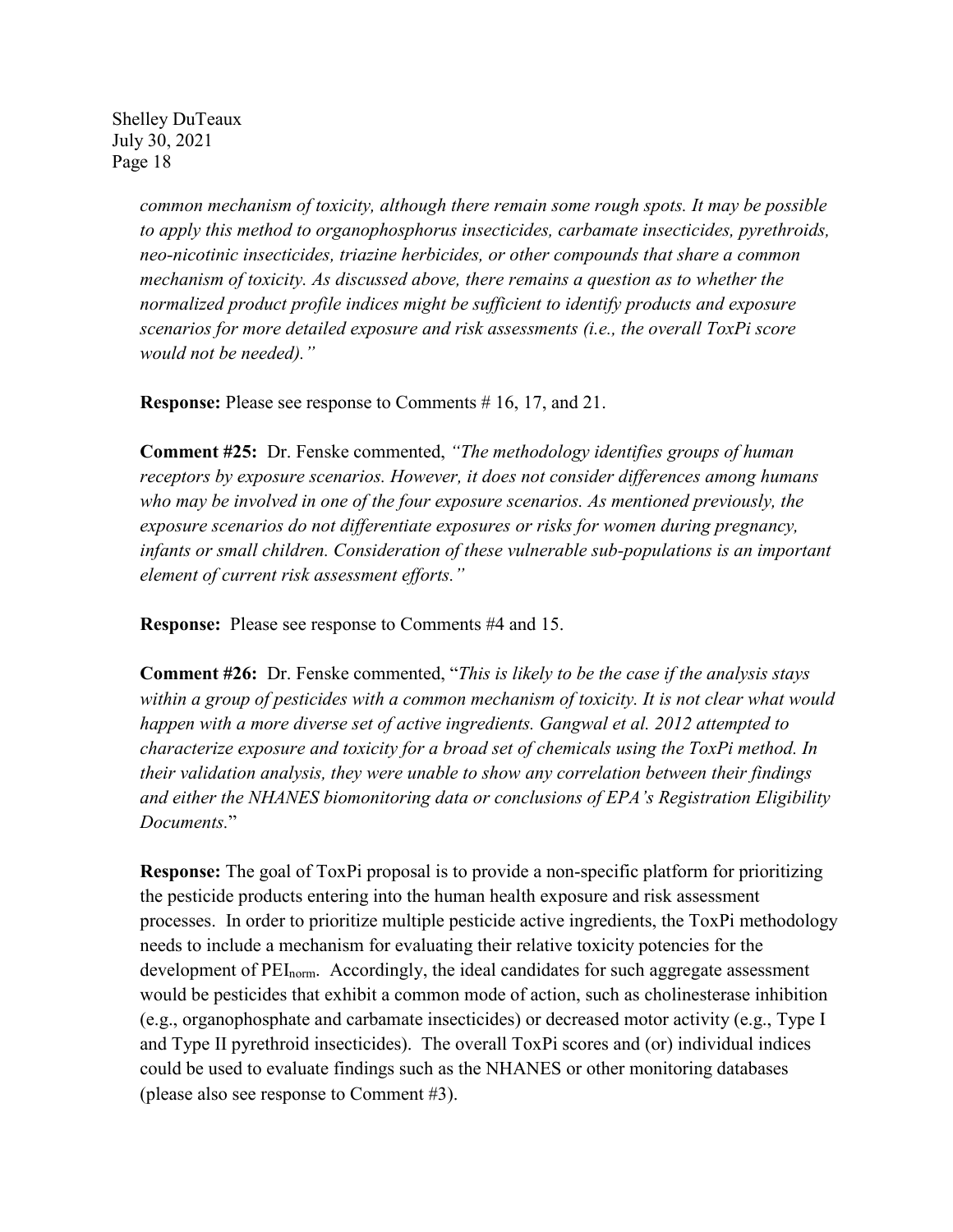> **Comment #27:** Dr. Fenske commented, "*The comparison of ToxPi results with the California Pesticide Illness Surveillance Program database is appropriate, and allows for a qualitative evaluation of the validity of the priority and ranking results. The ToxPi method*  was not able to capture five products, each which had one case report. It did, however, *capture all products with multi-case reports. As the authors state, the method captured 95% of cases. It would be fruitful to explore further in a subsequent analysis why five products with cases were left out of the prioritization*."

**Response:** DPR's Pesticide Illness Surveillance Program (PISP) database employs three different classifications for establishing a relationship between the reported illness and exposure of pesticide: "possible," "probable," and "definite." Of the five products "missed" by the ToxPi method, four were designated as "possible" and one as "probable." Based on PISP, "possible" relationship means that, *"health effects correspond generally to the reported exposure, but evidence is not available to support a relationship,*" and "probable" relationship means that, *"limited or circumstantial evidence supports a relationship to pesticide exposure.*" Because of the equivocal (i.e., "possible") and uncertain (i.e., "probable") associations of these illness incidences, the inconsistency between ToxPi prediction and the reported illness may not necessarily diminish the utility of ToxPi approach for supporting decision framework in prioritizing pesticide products for entering into exposure and risk assessment. It is noteworthy that none of the incidences "missed" by the ToxPi method is under the "definite" relationship: "*both physical and medical evidence document exposure and consequent health effects.*" This observation provides additional confidence in the ToxPi method approach for capturing those products with the highest risk of exposure or adverse health outcome.

**Comment #28:** Dr. Fenske commented, "*It would be an interesting exercise to provide the information you have gathered on these pesticide products to a group of exposure/toxicology/ risk experts with special knowledge of pesticides, but without the ToxPi method. Ask them to provide a ranking in terms of exposure and risk potential and see how this compares with the findings of this report. It would give us a sense of the degree to which expert judgment fails to identify pesticide products ranked highly by the approach presented here*."

**Response:** While the exercise suggested by Dr. Fenske can further evaluate the utility of ToxPi method, the resources needed to do so are well beyond the original scope of this study.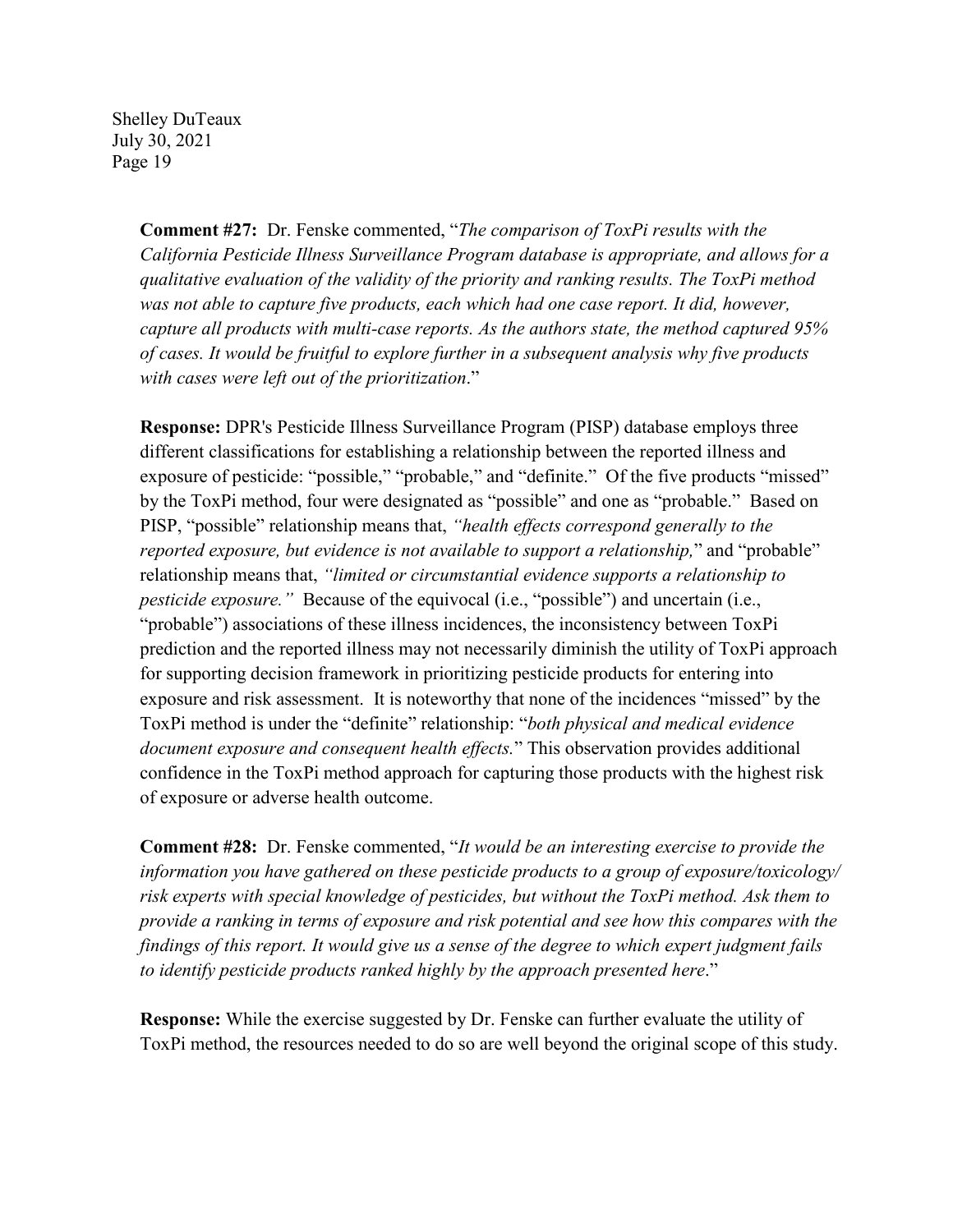> **Comment #29:** Dr Fenske commented, "*I do not consider Section III of Appendix A to be a sensitivity analysis. The major point seems to be that products with scores higher than the benchmark score within a particular exposure category are recruited into the exposure assessment process, regardless of the magnitude of the difference between a given score and the benchmark score. However, there is actual analysis; only broad observations. I would recommend reviewing and revising this section of the report."*

**Response:** We have moved the sensitivity analysis section and incorporated the discussion into the main text.

#### **Acknowledgments**

I would like to thank Dr. Janice Chambers of Mississippi State University, Dr. Richard Fenske of University of Washington, Dr. David Reif of North Carolina State University, and Dr. Mark Robson of Rutgers University for their valuable inputs to strengthen the arguments presented in this work and their inputs were incorporated into the revised proposal. The reviewers' inputs were obtained under the Interagency Agreement administered by the University of California, Berkeley to conduct independent expert reviews on technical work products of interest to the People of California as required by the California state law: California Health and Safety Code Section 57004 [\(https://dtsc.ca.gov/wp-content/uploads/sites/31/2018/07/Cal-EPA-ESPR-](about:blank)[Guidelines.pdf\)](about:blank). I also thank members in the DPR Problem Formulation Workgroup especially Dr. Terrell Barry, Dr. John Sanders, Dr. Lisa Ross, Dr. Michael Zeiss, Dr. Ian Reeve, Ms. Ann Prichard, Dr. Shelley DuTeaux, and Dr. Karen Morrison for their helpful comments.

#### **References**

- Beauvais, S., Powell, S., and Zhao, W. 2007. HS-1826 Surrogate Handler Exposure Estimates for Use In Assessments by the California Department of Pesticide Regulation. . California Environmental Protection Agency. Department of Pesticide Regulation. Worker Health and Safety Branch. 1001 I Street, Box 4015. Sacramento, California 95812.
- Gangwal, S., Reif, D. M., Mosher, S., Egeghy, P. P., Wambaugh, J. F., Judson, R. S., and Hubal, E. A. 2012. Incorporating exposure information into the toxicological prioritization index decision support framework. *Sci Total Environ* 435-436:316-325.